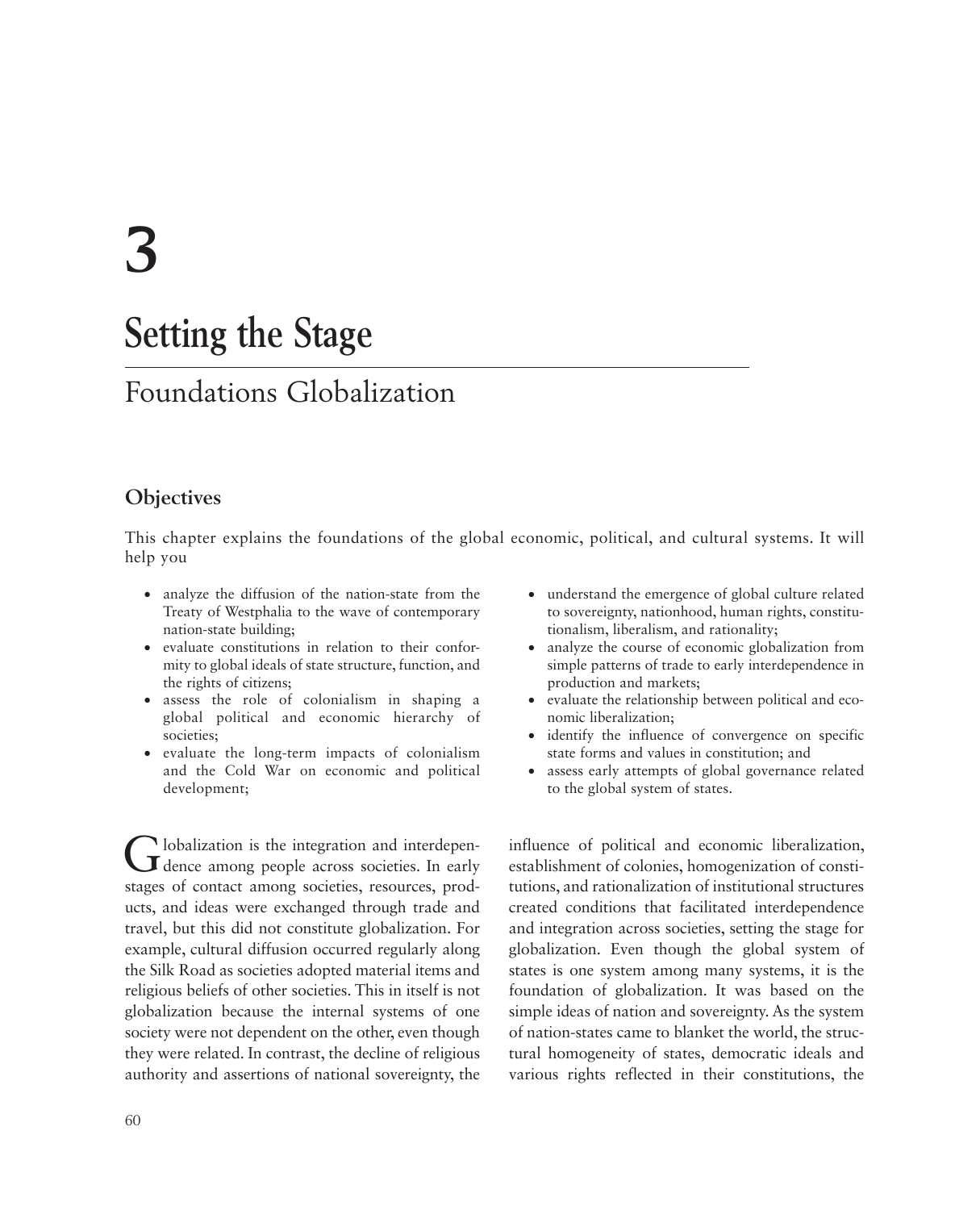necessity and capacity of capitalism for expansion, and the diffusion of ideas of liberalization, rationalization, and human rights integrated the world more and more tightly.

Although theorists of globalization differ on when globalization as a distinct process began, as discussed in the first and second chapters in detail, the foundations of economic and political globalization as presented in this chapter are important in understanding all of the dimensions and how the variety of theories apply to understanding the current state of the globe.

# **Waves of Nationhood**

# The Germinal Phase: The Treaty of Westphalia and the Principle of Sovereignty

A c*ommunity* is a group of people who have something in common. Traditionally, that has been a land that they share, from which they derive sustenance and a common set of values and rules that arose as they figured out how they would share the land and its resources to ensure their survival. As the interactions among small communities increased, their interdependence did as well. This enlarged their sense of community and from this grew the concept of a nation. Community remains the basis of a nation, a people who feel they share a common identity and belong together (Weber 1921/1978, 395–398). The idea of nation developed gradually as the way of identifying an "us."

In some respects, nations and states grew out of warfare. Europe experienced near continual warfare, from the Hundred Years War between France and Britain in the 14th century to the Thirty Years War that engulfed all of Europe in the 17th. These were a series of religious and political wars that devastated Europe for centuries. Weakened by its own corruption, the Holy Roman Empire disintegrated as the patchwork of princely dominions in Europe fought against the empire and one another for sovereignty, territory, and freedom. Through these wars, the nation became the protector of its people against the Empire and other nations. National identity became a locus of individual identity. As the wars raged, the idea of empire—one rule or ruler

for all of humankind faded; nationalism—the right of a group with a common heritage to govern itself—ascended.

The modern state and system of global governance arose from the rubble of these wars. By 1648, most European princes and kings were bankrupt by the expense of war. Many had already signed treaties with one another. They met in the Westphalia region of Germany to broker a peace. As a consequence of the Treaty (or Treaties) of Westphalia, secular political power was stripped from religious authorities. The Hapsburg and Roman Empires were diminished, and power was decentralized to ruling or newly elected monarchs. Rather than the empire dictating the official religion of a territory, monarchies gained control over religion within their borders. France and Sweden gained disputed territories. Religious membership became voluntary for most individuals, but state membership became mandatory. Trade and commercial activities usurped power from religious authority and to some extent also from the crown. Religious and political freedoms from empire were established, not for individuals, but for nations. In short, nations gained sovereignty. There was no longer any higher power on earth.

The Treaty of Westphalia gave shape to an association of states, each of which claimed sovereignty within its political boundaries and legitimacy based on the nation within. Sovereignty over a politically defined territory and the citizens within remains the defining characteristic of the modern nation-state (Mann 2003, 137). The Westphalia system of states established the following principles, the foundation of global governance of the time.

- States were all free and equal.
- There was no temporal authority higher than the state.
- States had ultimate authority over the conduct of their internal and external affairs.
- The capacity to exercise rule over a territory bestowed the right to rule—might makes right.
- Whoever gained or seized power had authority to act as the head of state and enter into agreements on behalf of the people, regardless of their constitutional standing.
- How a state maintained its power did not reflect on the state's legitimacy in the view of the world community.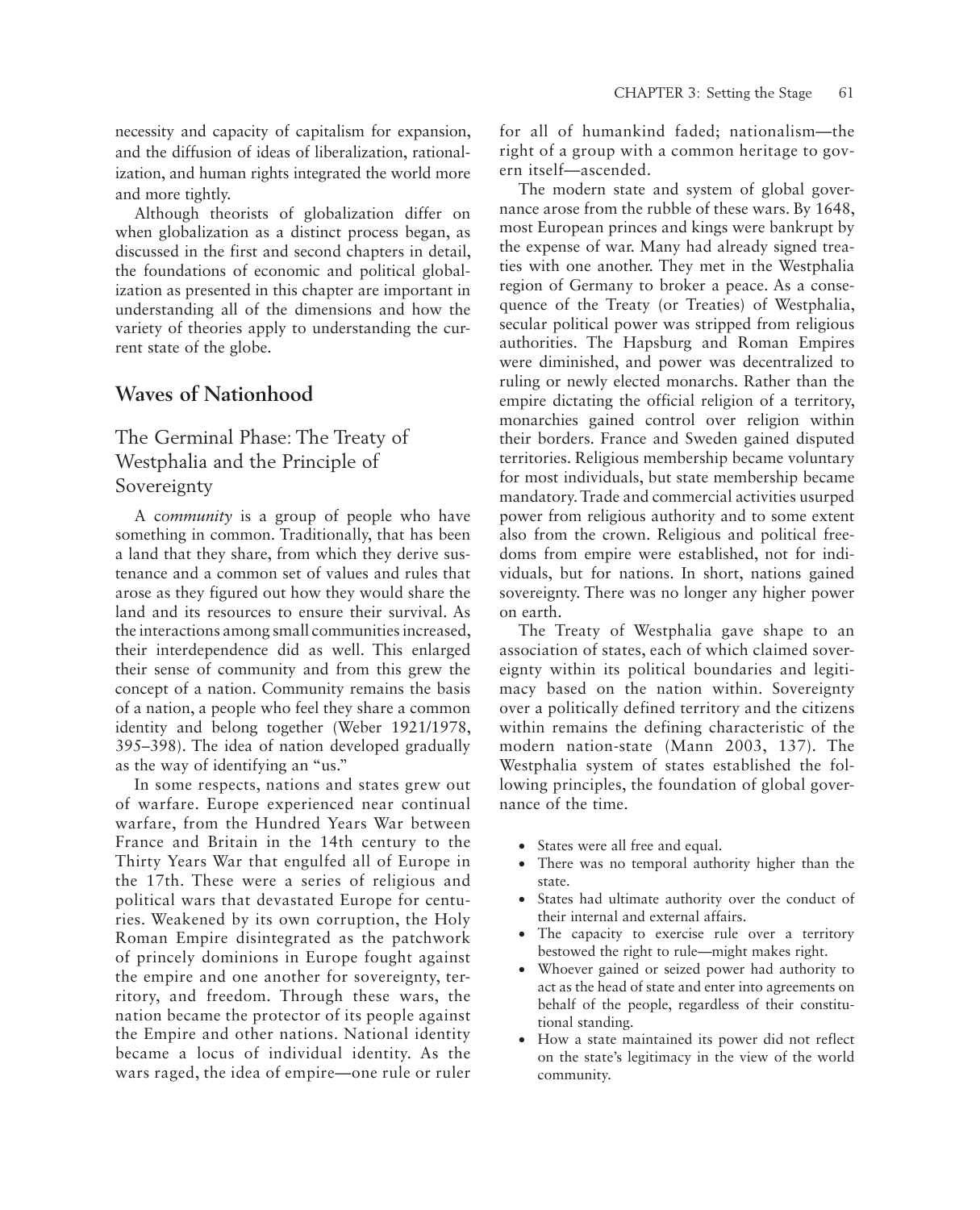- The activity of a state outside of its own boundaries and the treatment of individuals who were not citizens were not expected to conform to the same standards as a state's activity within its borders or the treatment of its own citizens.
- Groups and other non-state actors had no right to contest territorial borders (Held 2000, 162–163).

Although peace in Europe was not lasting, the Treaty of Westphalia established the principle of state sovereignty and the basis of global governance for centuries to come. Monarchs granted themselves and one another the authority to speak for, make commitments for, and sign treaties on behalf of the people they claimed to represent. In return, they obligated themselves to care for the common good, protecting people's security, economy, and other interests. States granted themselves a monopoly on the use of violence within their borders, and the right to use violence in protection of their people. Without the power to compel people to act, states could not make promises on the international stage. To facilitate international relations and guarantee sovereignty, whoever controlled power within a territory—regardless of how it was acquired—was recognized as the head of state. The state assumed an anthropomorphic character, as the primary actor on domestic and international fronts, providing constraints and opportunities for other, sub-state actors, and one another.

Nations invented state sovereignty to bring peace to Europe. Ironically, the treaty presented the first challenge to sovereignty as well. Recognition as a sovereign depends on recognition by other sovereigns. This always comes with conditions that limit sovereignty at the same time that it grants it. Minimally, "states are required to control their territory and be willing to participate in a system of international law" (Donnelley 2007, 250). This is the foundation of global governance and culture.

# Expanding the System of States System to the Americas

*Colonialism* is the economic, political, and social domination of the people within a territory by another country. The mechanical revolution in Europe gave European states a competitive advantage to reach out and conquer people on other continents. At one time or another, Europeans, and in a more limited

number of cases the Japanese, occupied or colonized nearly every bit of land on the globe. Whether colonialism was primarily economically motivated to secure resources, markets, and labor, or politically motivated to secure territory, subjects, and prestige, is an interesting debate. But regardless of which it was, colonialism served both purposes well.

After the treaty of Westphalia, the state model was transposed onto colonized lands. European states claimed land on other continents, drawing boundaries to mark their territory and exercise dominion. During the first wave of colonization (the Age of Exploration) French, English, Spanish, and Portuguese settlers migrated in large numbers, primarily to the Americas. In the Americas, the British treated North American indigenous populations as other sovereign states. Treaties were used to justify and legitimize land grabs from Native Americans. England negotiated treaties with Native Americans, although the treaties never granted equal benefits. The North American colonies and settlers prospered, setting up a plantation system based on slave labor in the South of North America and small farms and industries in the North.

South and Central America, colonized primarily by Spain, were also settler colonies, used primarily for their mineral and agricultural wealth. Rather than being isolated on reservations, indigenous populations were vital, although disempowered, actors in the new economies and polities. The Latin American colonies and southern colonies of North America were similar in critical ways. As in the Southern plantation system, rich landowners and landlords, usually colonists, maintained large landholdings using slave labor and poor tenant farmers. Also like the Southern United States, much of the agricultural product was for export and benefitted a small segment of the population. After independence, this pattern of colonialism on both continents gave way to landed aristocracy and the extreme inequality that persists today.

The distance between Europe and the Americas limited the degree to which the Americas were suitable as colonies. Separated from Europe by oceans, American colonists developed a life of their own and eventual independence in the late 18th and early to mid-19th centuries. This was the second wave of nation-state building. Independence for the colonists in the United States led to a democratic republic, a system of checks and balances among branches of government, and federal and state governments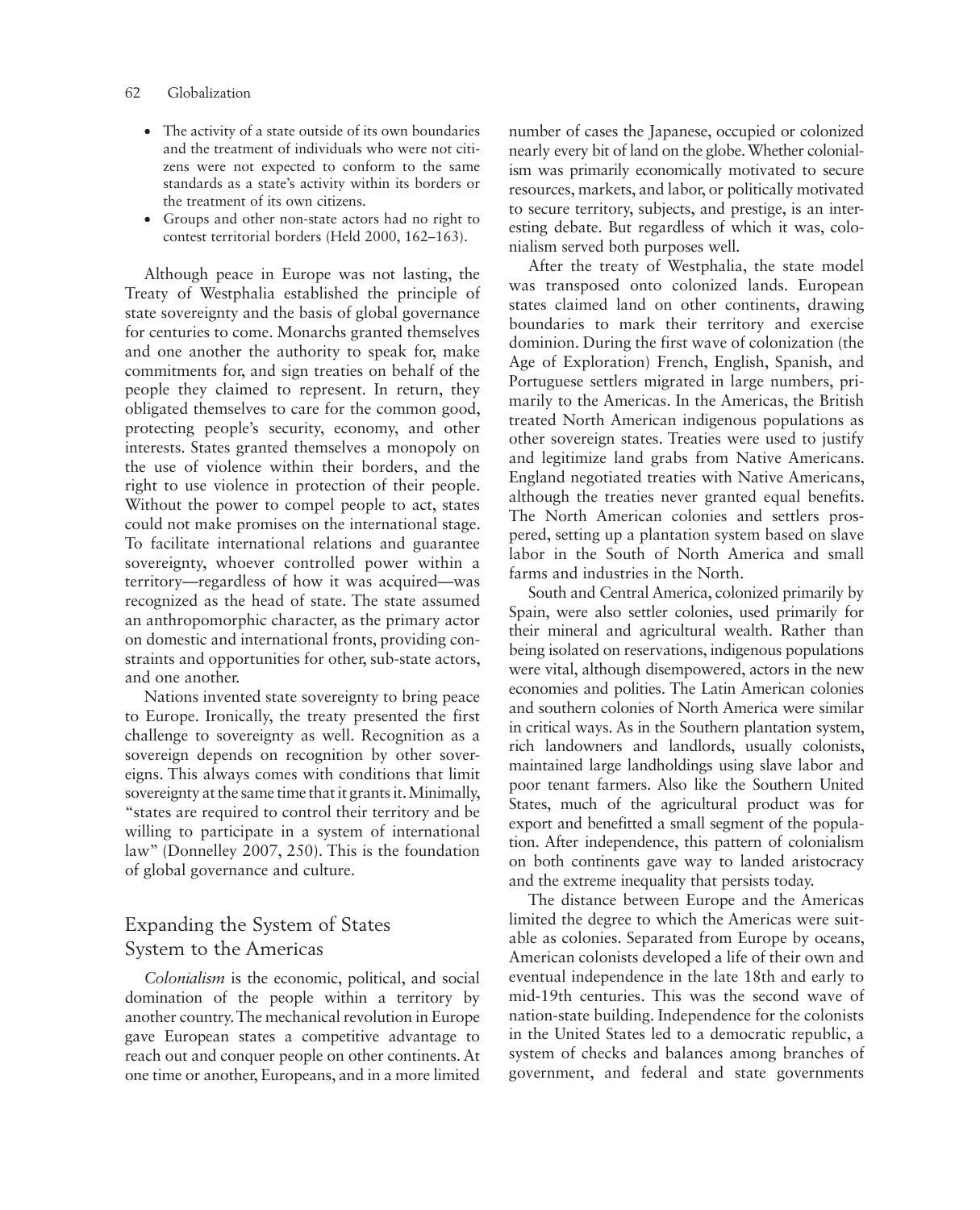based on a constitution that has proved remarkably resilient for well over two hundred years. In South and Central America, autocracy and oligarchy replaced colonial governments. In most Latin American countries, democracy did not stabilize often hampered by external interference—until relatively recently, in the 1980s and 1990s.

Colonization of Asia also began during this period, first with Russian incursions in the 16th century and Portuguese incursions in the 17th, followed by the Dutch, British, and French. The early colonization was very limited. Unlike their efforts in the Americas, European posts in Asia were means of facilitating and controlling trade, and were concentrated along the coasts. The Dutch East India Company, British East India Company, and French East India Company competed for control of the lucrative trade in Asian exotics, such as spices, silks, tea, porcelain, gems, and ivory. They were effectively the colonizers and administrators of their countries' colonies. The situation was similar, but more dastardly, in Africa. Europeans interest was primarily in establishing trading posts and routes; unfortunately, it was primarily for slave trade.

Aside from a few colonies in Africa in the 17th and 18th centuries, most notably the Dutch and then British in Cape Town and the Portuguese in Angola, the real colonization of Africa was not until the 1870s, coinciding with the colonial push inland into Asian countries. As the North and South American colonies gained independence and industrialization created a pressing need for resources and markets, competition among Europeans for territory in Africa and Asia continents of diverse cultures, but few modern state borders—was fierce. The French, English, Portuguese, and Spanish were joined by Italian, Belgian, and Dutch powers, staking out territories and drawing political borders across the continents, ignoring the ethnic and religious identities and geographic boundaries that provided the basis for nationhood throughout Europe. (The USSR did the same as it moved through Central Asia and Eastern Europe in the 20th century.) Most of the colonies enclosed diverse cultures within the same arbitrarily drawn borders. Borders united disparate groups, binding them into a common political territory and bisected cultural groups, separating them into different political units. Border disputes remain today, pitting those who want a return to older, ethnically based areas against those who favor the colonial borders.

Ethiopia, one of the world's oldest nations, was never colonized. Iran, Japan, and parts of China are the only other countries outside of Europe who can make that claim. Liberia, colonized by free black Americans in 1822, was established as a republic in 1847. Ethiopia and Liberia were the only independent nations in Africa at the turn of the 19th century.

With few exceptions, such as Liberia and South Africa, the African and Asian colonies were not settler colonies. Relatively small contingents of administrators from the colonizing country ran government and commercial enterprises, often with the help of one faction of the indigenous population. As in South America, indigenous populations went to work for the benefit of the colonial powers. Only small contingents received educations and experience in business and government. Critical infrastructure for a developing society, such as transportation, communication, education, and sanitation was built to support the transfer of raw materials out of Africa, not to maintain a functioning society. Even India, which had a relatively large British administration,<sup>1</sup> could not be considered a settler colony, as most of the administrative and military support rotated through India, few settling and building a new life there.

This was strategic for the colonial powers and dysfunctional for indigenous peoples. Often, one cultural group, a numerical minority, was chosen for the higher status positions not filled by colonists. They served in the bureaucracy and reaped small share of the profits of colonialism, which represented considerable wealth in comparison to other groups. This was the situation in Rwanda. Hutu and Tutsi were stripped of their traditional livelihoods. The Tutsi, the smaller group numerically, administered the interests of the Belgians; they prospered and controlled most of the country's wealth. This bred resentment among other indigenous groups. Violence began even before the Belgians left Rwanda in 1962, but intensified after independence and the Hutu rise to power. The intransigent inequality and deep divide led ultimately to decades of violence, thousands of deaths, and the genocide of 1994, when over three quarters of a million people were killed in just over three months. Similar playing of one ethnic group against another, giving one privilege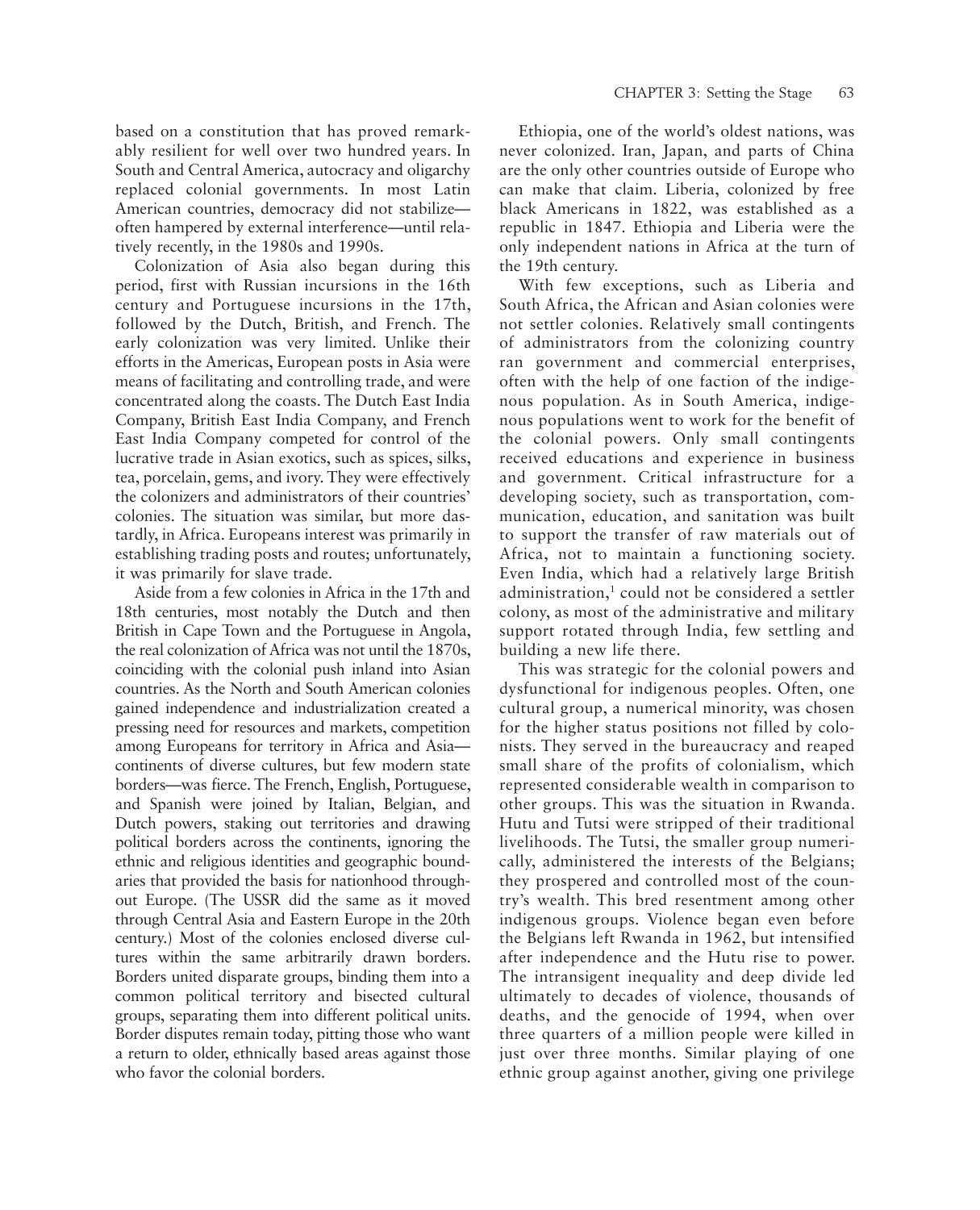#### BOX 3.1 A Closer Look: Ethnic Map of West Africa

The abundant ethic mix of Africa stands out in this map. Examine the borders of Nigeria, Ghana, and Cameroon, and you can see how ethnic borders were fractured. While the abundant diversity may prohibit mono-ethnic states, could borders have been drawn differently? This, in combination with unequal treatment of groups, resulted in conflict-ridden and tense political dynamics.



over another, was common and left a legacy of ethnic divide and strife throughout Africa.

In 1945, over 750 million people were living in colonial or occupied territories. This was about one third of the world's population. Following WWII, colonization in Africa and South East Asia was not sustainable. Europe's and Japan's energies were occupied with rebuilding their countries. Furthermore, colonization violated the normative standards of the Universal Declaration of Human Rights. However, independence did not follow immediately on the heels of the war. In 1960, the UN General Assembly

adopted the Declaration on the Granting of Independence to Colonial Countries and Peoples. This declares that "the subjection of peoples to alien subjugation, domination and exploitation constitutes a denial of fundamental human rights, is contrary to the United Nations Charter, and is an impediment to the promotion of world peace and cooperation" (UN 1960). In 1962, the UN established the Special Committee on Decolonization, and the rate of decolonization accelerated.

Independence movements, some peaceful and many others violent, secured the independence of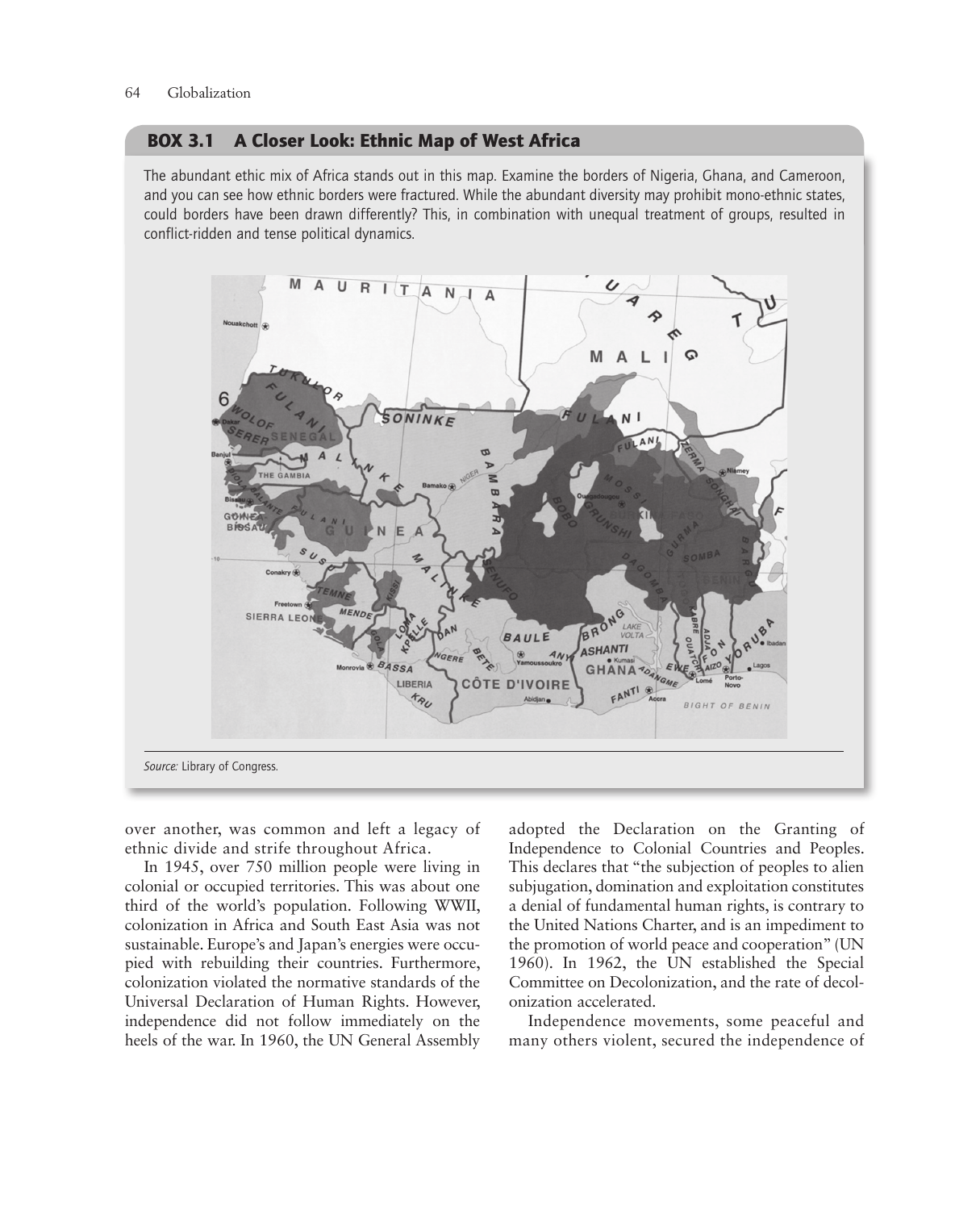most of the colonies through the mid-1960s into the 1970s. Left with environments ravaged by colonialism, the education of most populations neglected, severe ethnic and religious tensions, an infrastructure based on the export of a variety of agricultural crops and minerals, and weak or no democratic institutions, most colonies were unprepared for statehood or economic prosperity.

Who could or would run the government and the industries? Who could lead the countries into the 21st century? Unfortunately, these questions were answered by continuing patterns of domination determined by the resource and strategic needs of richer countries.

Colonization created a politico-economic system that encircled the globe but was based on forceful domination. It was a system founded neither on normative grounds nor on anarchy among equal and sovereign nation-states. It established a legacy that forms the basis of the global economy by positioning some countries as sources of resources, cheap labor, and markets. It left a political legacy of weak governments run by oligarchies, monarchies, or dictators eager for the rewards that resource wealth and strategic alliances can bring.

#### Spreading the Nation-State East

Nationalism spread from Europe to the Ottoman Empire. Corruption of the sultanate and economic stagnation fueled nationalistic movements. Monarchies with bureaucratic structures, similar to those that had developed in Europe, evolved within the Ottoman areas of Eastern and Central Europe. Greece declared independence in 1821, but in most of the empire, nationalism did not assert itself until the latter part of the19th and early 20th centuries, marking the beginning of a third wave of nation-state building. The empire attempted to stave off rebellion by modernizing institutions, improving education, and introducing constitutional reforms to grant more autonomy and rights to various populations—modeling Western forms—but they were not enough to hold the empire together. Corrupt, incompetent, and ineffective rule had damaged the authority of the sultanate beyond repair.

Ethnic and religious uprisings among the countries of the empire, which had been gradually disengaging, led to their independence. The Balkan Wars and Russian and European incursions into the empire brought territorial losses and further loss of central control. Following WWI, the remainder of the Ottoman Empire collapsed and was divided as the spoils of war by Britain, France, and Russia. This exacerbated a nationalistic fervor in Turkey that diffused to the Middle Eastern countries.

Mustafa Kemal Ataturk, inspired by ideals of sovereignty and democracy, led the Turkish war for independence from 1919 to 1923. Although Turkey was, and is, Islamic, Ataturk modeled Turkey after the secular European state, encouraging Western-style education, dress, and other ways of life. In other parts of the former empire, such as Egypt and Iran, nationalistic fervor was accelerated by foreign domination. Most other Middle Eastern countries remained under European rule until mid-century.

Diffusion of the nation-state form from West to East stopped at the Chinese border. Although China nominally adopted the nation-state form in the early 20th century and a capitalist economy in the latter part of the 20th, the tradition of empire continues. The Chinese state acts much like an emperor. The government has a very active role in directing economic life, controlling political life, and to a somewhat lesser extent, it also controls religious life. Japan did not adopt a state form until after World War II. Following its defeat, Japanese development was controlled by the West. Then, Japan adopted the state form with a constitution that was largely a work of Western design and a Western economic system.

# **Early Waves of Economic Globalization**

#### The Silk Road Into the Middle Ages

Economic systems produce and distribute the goods and services people need for survival and to improve the quality of their lives. This has always involved exchange among people within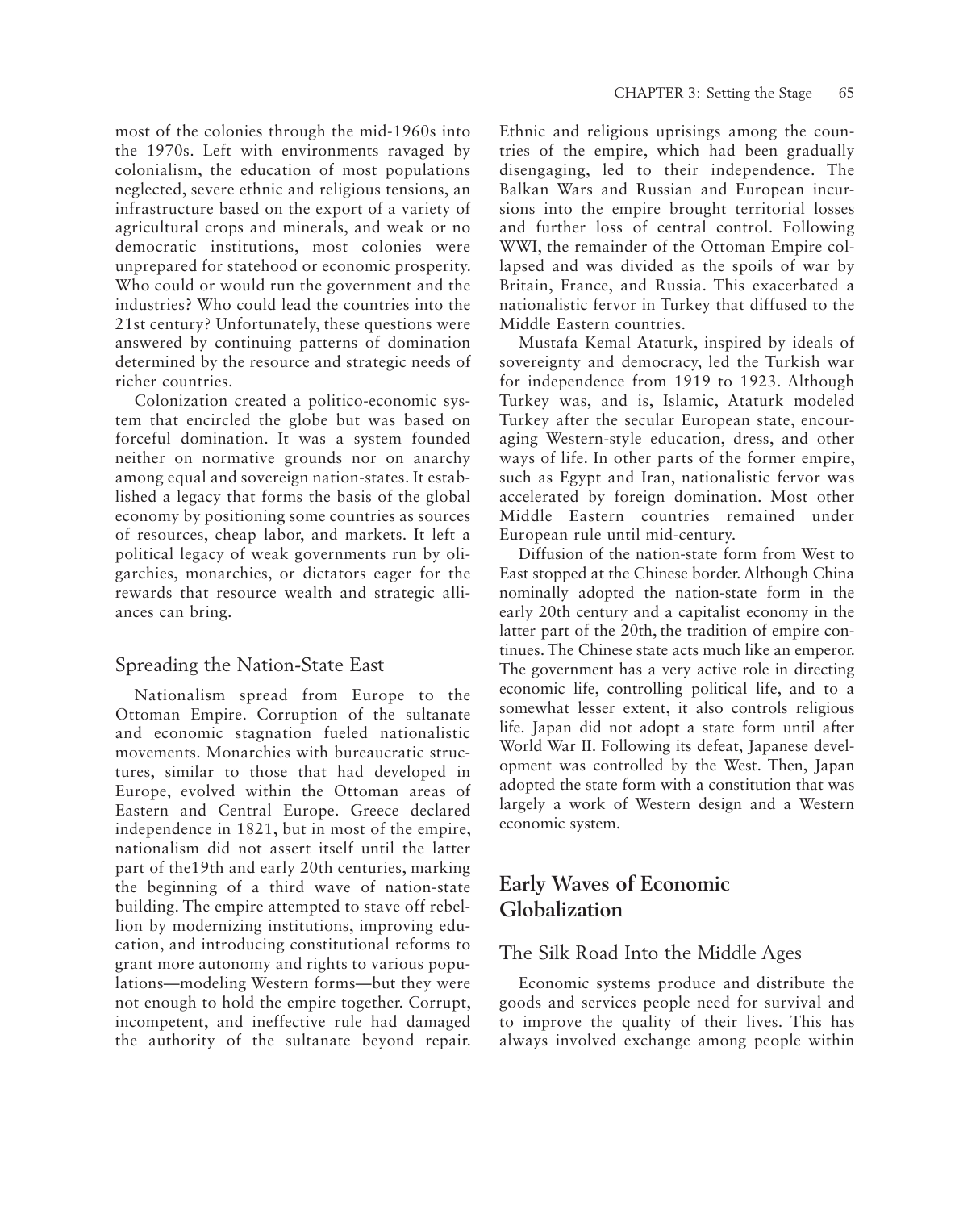and among societies. Trade can be important for survival. If one person experiences drought and a neighbor experiences plenty, exchange may mean the difference between life and death, providing the person in need has something to trade, money to buy what is needed, credit, or the ability to appeal to the other's humanitarian impulses. Trade over national borders can improve the quality of life by making goods available that are not produced domestically or are available at a lower cost/higher quality.

Trade among societies is ancient. The Silk Road encompassed nearly all the world known to those who traveled it. For close to 2,000 years, from ancient times into the 16th century, it connected Asia, the Middle East, and Europe first by land and later by land and sea. Trade was extensive, extending into Africa as well. Some theorists date globalization to that era. Societies that traded along the Silk Road were not highly interdependent economically, but cultural diffusion was high.

During this period, goods flowed primarily from East to West. Asia—China and India in particular—had developed export economies producing large quantities of artisan goods. Textiles, ceramics, glass, mechanical clocks, paper, gunpowder, compasses, and much more were eagerly sought by Europeans. Asia's agricultural surplus was also valuable to Europe. By some accounts, Asia was producing upward of three quarters of the world's gross national product (GNP), with

only about two thirds of the population (Frank 1998, 171, 126–127).

In the Middle Ages, trade expanded rapidly, and nations signed treaties of commerce to make trade more secure. Military exploits expanded feudal territories and enriched aristocracies, but the feudal economic system itself did not encourage or require globalization because feudal systems are self-sustaining economically. Serfs worked the lands owned by the nobility and grew produce for their lords and for their own families. Aristocrats increased their wealth by expanding their territories and raising taxes on serfs and townspeople. It was the unraveling of the feudal system and growth of capitalism that propelled economic globalization. Ever-increasing taxation of serfs, merchants, and artisans ultimately led each to rebellion. Many serfs left the countryside for cities where they became wage laborers. Others bought or rented land to farm. At the same time, towns had grown in influence as merchants gained wealth, artisans organized into guilds, and both protested the taxations imposed by aristocracies. In some cases, new towns sprung up, independent of any nobility and others aligned with the monarchy directly, eliminating the nobility as a middle layer. Contractual labor began to replace obligatory, forced labor. Farm workers, now working for themselves rather than the aristocracy, brought excess produce to market. Money, rather than land, became the source of wealth.

#### BOX 3.2 A Closer Look: Oil and Coffee

The modern economy runs on oil. It is the most traded commodity. Many a modern person runs on coffee. "Wake- up products," chocolate, coffee, and tea, became increasingly popular during industrialization. Coffee is now the second most traded commodity. The story of coffee on the world market is as intriguing as oil's. It demonstrates how global forces create micro effects. In this case, how you can enjoy a cheap cup of coffee, but at the expense of an agricultural worker.

In 2000, coffee prices fell, pushing hundreds of thousands of small farmers and agricultural workers in Latin America out of business. The entry of Vietnam into the coffee market is at the crux of the downfall. Although its coffee production had been increasing slowly though out the 1990s, Vietnamese coffee production tripled from 1995 to 2000. This flood of coffee dramatically lowered prices of coffee for the 50 countries whose economies depend on coffee exports. Thousands of agricultural workers in other coffee-growing countries were displaced, filling refugee camps.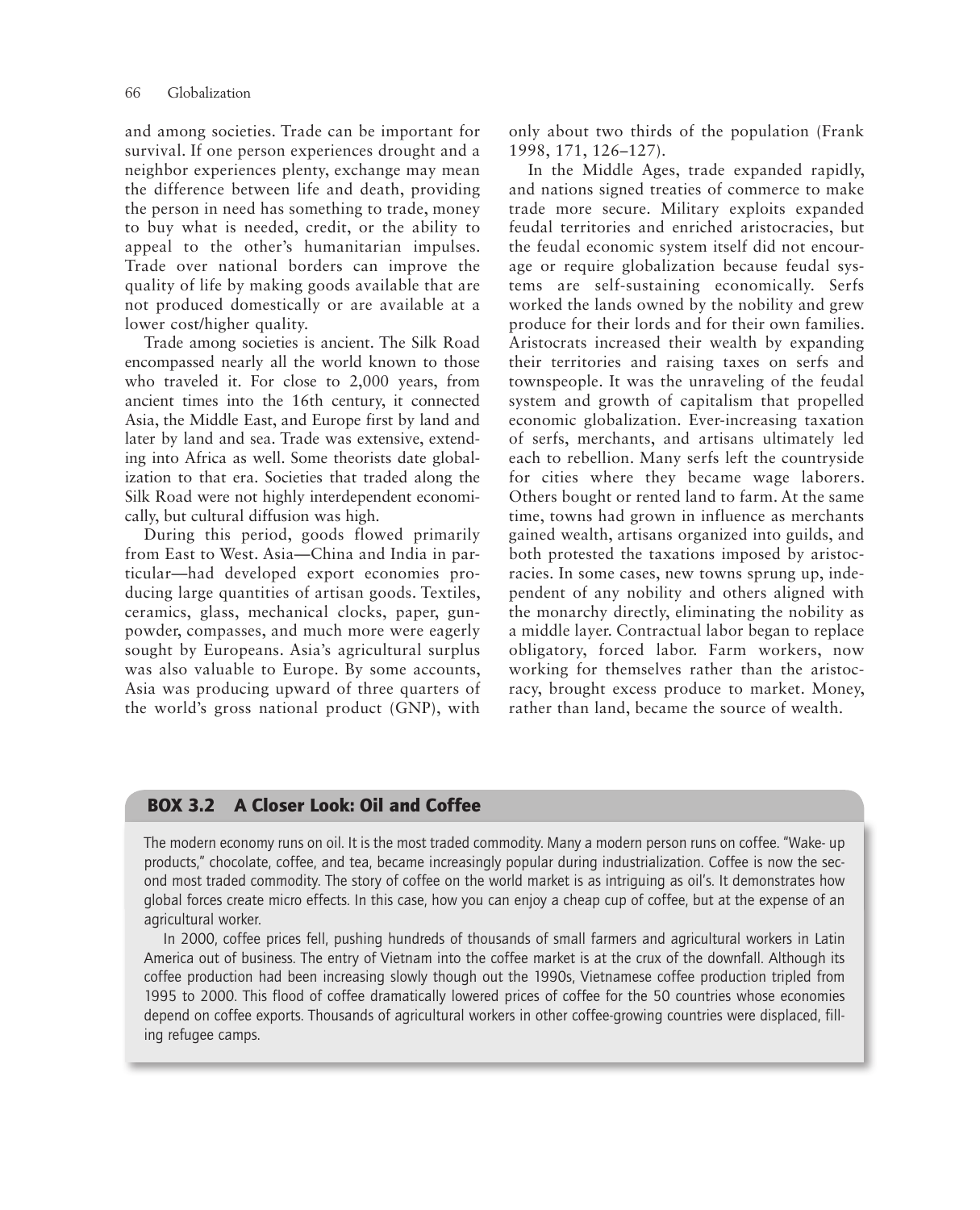Although the World Bank has been accused of causing the drop in prices by offering loans for coffee production in Vietnam, there were other forces at work. State loans for coffee preceded the World Bank's. International financial markets determined coffee prices rather than allowing them to be regulated by the Association of Coffee Producing Countries (ACPC). Competition by multinational corporations to get cheap coffee to market resulted in expansion of low-grade coffee cultivation. Farmers overproduced and oversold to pay off their debt. The Vietnamese government endorsed the expansion of deregulation and commercialization in the industry (Greenfield 2004).

#### Expansion of Mercantile Capitalism

Although many ancient and medieval traders got very rich, the advent of capitalism changed the nature of trade and the nature of globalization. In a capitalist system, it is the obligation of a corporation to make a profit for shareholders. Striving to maximize profit is more than an objective; it is an ethic. Profit accumulation is the goal of every phase of a capitalist enterprise. The first multinational corporations were the Dutch and British East India Companies. In 1600, the British East India Company formed from a coalition of smaller British spice traders. Their intent was to establish a monopoly and drive the Dutch—who had fought the Portuguese for the spice trade—out of business. The Dutch responded by forming the Dutch East India Company two years later. It was the first company to issue stock. Its charter gave it a monopoly and the capacity to coin money, establish colonies, and generally do what was needed to maximize profit, including wage war. Trade routes became militarized. The British East India Company followed suit, acquiring the same powers and a very privileged position in the British economy. The Dutch and British East India Companies are examples of merchant capitalism. The capitalist dimension of their enterprises, aside from a few factories, was limited to trade. The Atlantic, the Mediterranean, and the Indian Ocean connected in a complex web of commodity trading and currency flows financed by merchants and bankers and under the protection of their states.

The quest for new forms of profit was critical to the expansion of capitalism. With extensive colonization, industrialization, and urbanization, the quest for profit could be applied more extensively in economic

processes. New ways of generating profit by reducing costs became possible. There are many strategies and techniques to reduce production costs: acquire resources as cheaply as possible, find cheap labor, and locate where taxes are low and laws lax. The search for greater profits sent corporations all over the world. As they expanded, the global capitalist system expanded with them. It expanded over more territory and more phases of the economic system—acquiring resources, buying labor, constructing factories, transporting goods, trade, and securing investment capital. The expansion and integration of economies into a global capitalist economy took centuries, occurring in waves, sometimes increasing in intensity of interaction and integration and decreasing at other times.

# The Colonial Wave: Planting the Seed of the Global Economy, 1500s to 1860s

Until the 18th century, every country was pretty much the same: poor and agrarian (Blinder 2006). Cultural and economic factors coalesced to make the colonial period a turning point. With respect to the economy, the capitalist economy began its global expansion in this era. With respect to culture, the era spread both Enlightenment ideals and rational thought. Societies that developed rationalized social structures, including fleets of ships (helped along with compass technology of the Chinese), strong militaries (helped along by the gunpowder invented by the Chinese), and state bureaucracies to support them were more able to explore and conquer territories throughout large swaths of the globe. They found new and fertile lands to settle, plentiful resources, cheap labor, and new markets.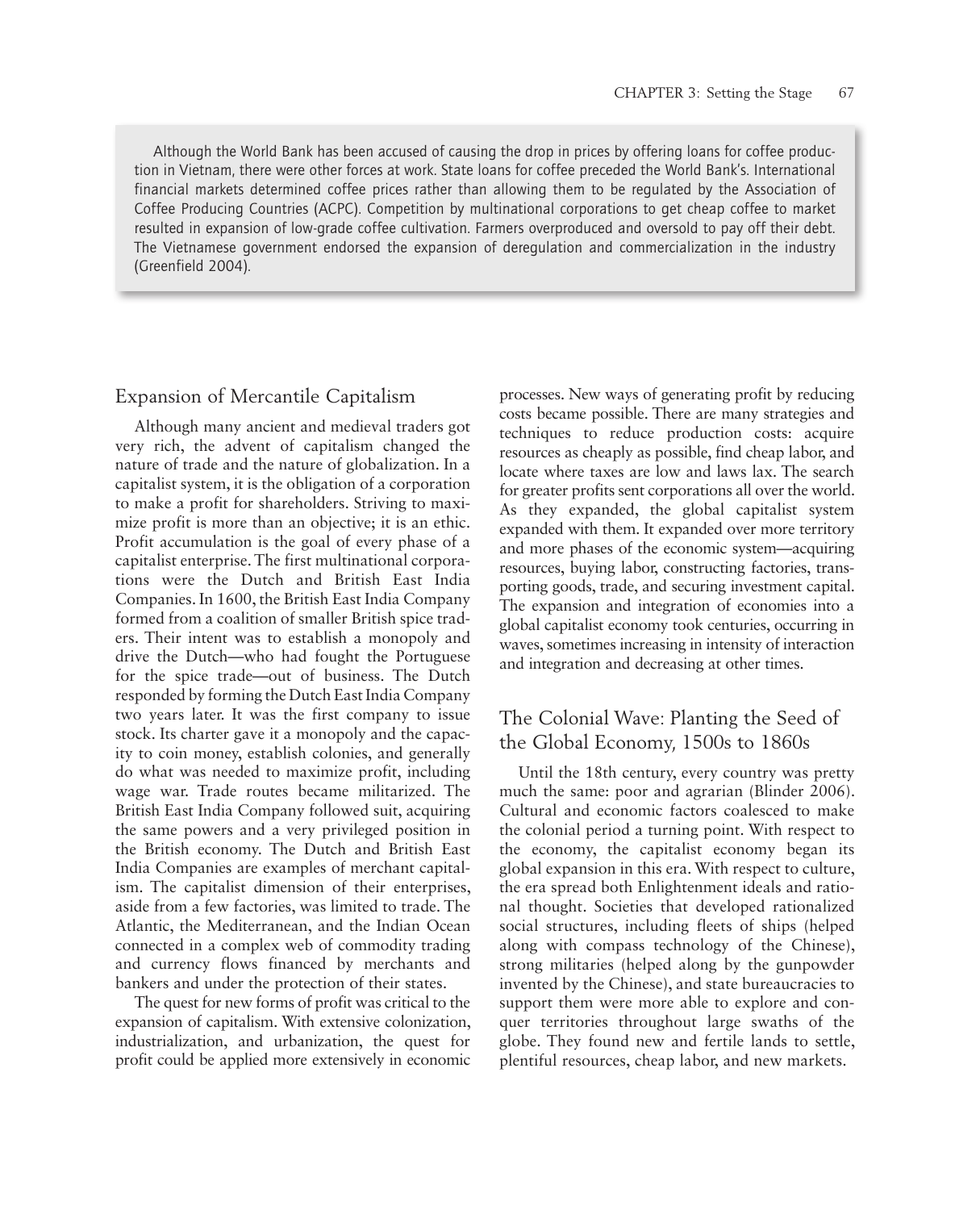The legacy of colonial systems has been long lived, influencing economic development and the position of societies in the global economy to this day. European immigrants with varying motivations rushed to populate and settle the colonies in the Americas, some to escape their nation and some in the name of it. The sparse population, richness of resources, and clemency of weather made these lands amenable as settler colonies. Patterns of settlements varied. South America and the Caribbean were suitable for large-scale production of cash crops. Plantation systems developed using African slaves. This established land inequality well above the world norms and is reflected in high levels inequality today. Similar dynamics, stemming from the plantation system, slavery, and historic inequalities, have persisted in the southern states of the United States. The northern states, with conditions not as favorable to producing large cash crops via cheap indigenous or slave labor, adopted an agricultural system of small landowners and relied on more favorable distributions of land to attract more immigration. It remains more equal today.

Maintaining the Americas as colonies was difficult. Distance was one problem; another arose because they were primarily settler colonies, and settlers—particularly in the British colonies of North America—were infused with ideas of the rights of man. The American colonies achieved political independence in the late 18th century and first decades of the 19th. By then, the Industrial Revolution was well underway. As industrialization increased, European populations grew, rivalry among European nations intensified, and the demand for food and greater variety of raw materials reached unprecedented levels very quickly (Wells 1920/1956, 804). Demand, along with improvements in transportation and the emergence of international finance capital, doubled international trade from 1870 and 1890, despite adoption of protectionist policies by many European nations (Topik 2005, 3–4).

Europe turned to the Americas to feed its demand. The Americas helped by supplying agricultural and other exports. Europe's need made the plantations particularly valuable and further solidified the power of familial and multinational oligarchies. "The republics of South America, particularly the Argentine Republic began to feel in their cattle trade and coffee growing, the nearness of the European

market" (Wells 1920/1956, 804). Brazil expanded trade, becoming Britain's third largest trading partner and the largest in the Americas. Its vast resources were undoubtedly a factor, but more important was the strength of the Brazilian state, which invested heavily in building rail transport and attracting foreign investment (Topik 2005, 15). Brazil dominated two of the hottest commodities of the era, supplying 90% of rubber and half of the world's coffee (24). This was the golden age of Latin America. Unfortunately, some Latin American societies became little more than indirect colonies, too reliant on European trade.

Despite successes, the legacy of colonial oligarchy and slavery in Brazil is at least in part responsible for the prolonged impoverishment of parts of the population and the persistence of great inequality. The colonial legacy of land inequality and subjugation of African and indigenous populations impeded the progress of other Latin American societies, as well as the U.S. South. Sixteen of the 20 most unequal land distributions are Latin American countries. These early and extraordinary amounts of land inequalities have had a lasting legacy in the distribution of non-land assets as well. Public investment in education, for example, runs counter to the interests of land-owning elites. It was in their interest to oppose, not facilitate expansion of public education (Frankema 2006, 8, 15–18). This maintains power but impedes further development. This also is similar to the U.S. Southern plantation states.

Independence in the Americas and the need for materials and markets sent Europeans on land grabs in Africa and Asia. One quarter of the land on earth was distributed or redistributed among the European powers between 1876 and 1915. In Africa, as in North America, a variety of patterns of colonization emerged. Eastern and southern African countries— Kenya, Tanzania, Zambia, Zimbabwe, Namibia, and South Africa—were suitable for cash crops and plantations. They developed high levels of land inequality. They remain very unequal. Central and West Africa, Uganda, Ghana, Sierra Leone, Togo, and Burkina Faso had lower than average land inequality. This region remains relatively equal (Frankema 2010, 427). Most of Northern Africa measured high in land inequality during colonialism and remains unequal (Frankema 2006, 9).

However, much of Africa, in contrast to North and South America, did not present conditions attractive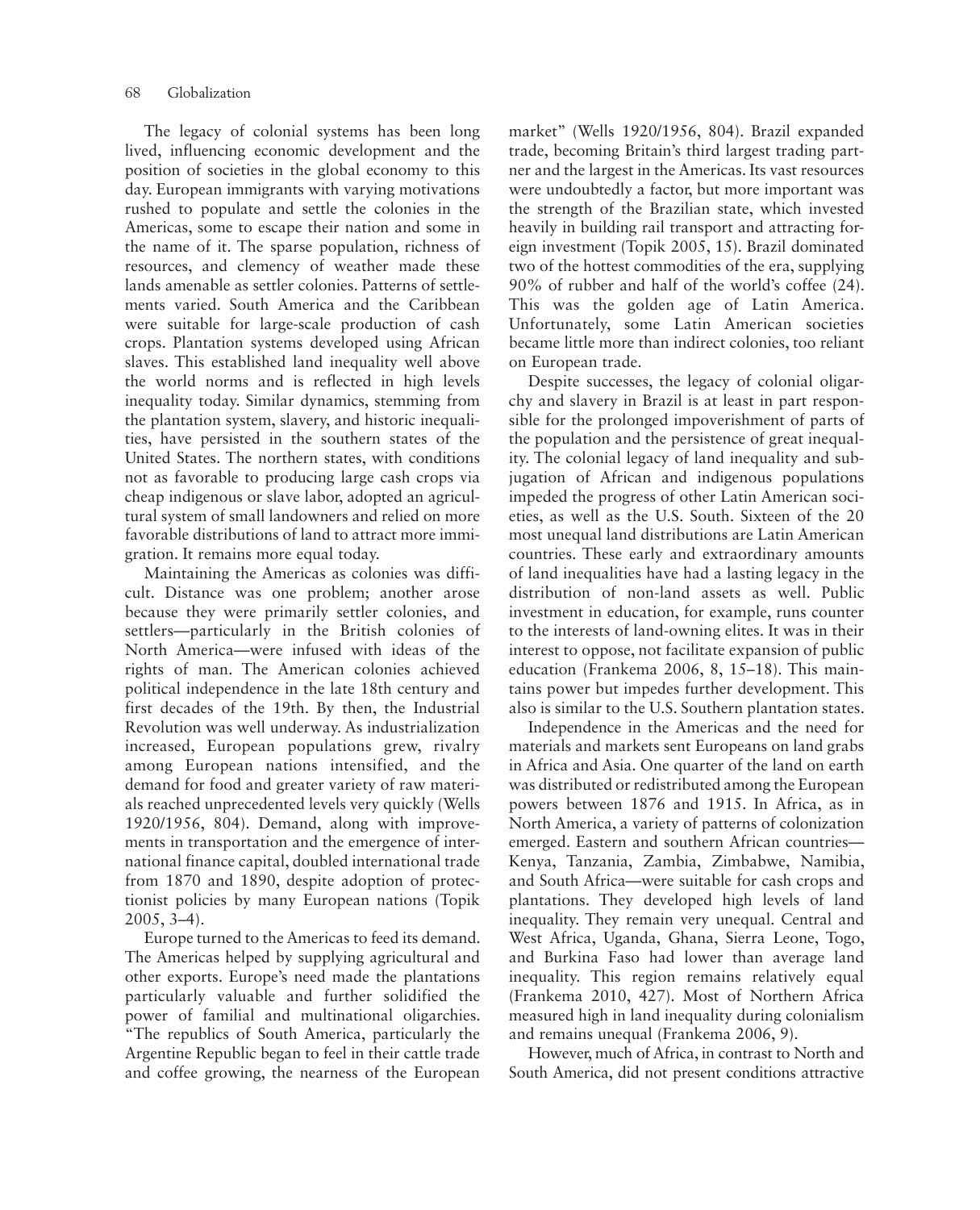for settlers, large plantations, and cash crops. But there was still money to be made in these colonies.

In these areas colonists did not intervene directly into the production process but concentrated their rent seeking [seeking money through exploitation or manipulation rather than by adding any value by your own work] efforts on collecting taxes, engaging in the trade and exploitation of natural resource. (Frankema 2006, 17)

The elite class did not develop in the agricultural sector with large powerful landowners. It developed in the urban institutional bureaucracy, through seizing political power to tax and control trade in resources. The urban class grew wealthy at the expense of the rural.

In these cases, the bureaucratic apparatus of administration generated inequality. Small groups were paid well to manage enterprises and maintain a military presence for the colonizing country. They became an extremely wealthy and powerful elite class. Often, ethnic, religious, or tribal lines were exploited by colonizers to divide indigenous populations, one group being chosen to manage the colony and the other(s) to work it. This also explains the somewhat better fate of colonies that were plantations than those that were rentseeking bureaucracies. Where elites depended on control of the bureaucracy for wealth and power, they have been less willing to give up control and are willing to bear the costs of violent oppression and armed conflict to maintain their power. Their income derives exclusively from coercive political power (Frankema 2006, 16). We are witness to this legacy in the extreme oppression and violent ethnic conflict in Africa today.

In Asian colonies, Europeans were joined in imperialism by Russia, Japan, and the United States. However, on independence, some achieved dramatic success in little time. The Asian Tigers surpassed colonies of Latin America and Africa in development. First among them to develop were the former Japanese colonies of South Korea and Taiwan, and the former British colonies of Hong Kong and Singapore. These Asian societies are now among the most equal societies, known for having distributed the benefits of growth among classes.

What explains their success? Family structure (extended), work values (hard), and sense of purpose (persistence) were critical. But so was their colonial experience with Japan. In cases such as Taiwan, land redistribution under Japanese rule dismantled the power of landed elites. As a whole, the Asian regions—East, South, and Southeast—have land inequality averages well below American and African averages. The maximum degree of land inequality in East Asia is well below the minimum of those regions. While Japanese colonialism was extraordinarily cruel, it brought benefits of modernization, such as schools, railroads, and ports, to its colonies along with the tyranny (Landes 1999, 437, see footnote 23 also). The British also built infrastructure, and those colonies were in better position, through education and administrative training, to expand and maintain the infrastructure, rather than wear it to ruin (434, 438). Economic reforms instituted after WWII, and the geopolitical position of Asian societies during the Cold War bore significantly on their growth. These are discussed later in the chapter.

Interestingly, colonialism accomplished a reversal of fortunes among lands colonized by Europeans. Many of the wealthier territories that were colonized are among the poorest today, whereas those that were poorer at the time of colonization are now wealthier. Indonesia, Brazil, Mexico, and India were all wealthier than the United States in 1700. By 1820, the United States had surpassed them in wealth (Acemoglu, Johnson, and Robinson 2002, 1256). The reversal of fortune thesis is related to the theory of land distribution. A country's current prosperity reflects the types of institutions established during colonization.

#### BOX 3.3 Check It Out Yourself: Colonization, Independence, and GNP

For a quick idea of how colonization played a role in establishing a baseline for a country's economic health, analyze the relationship between colonization and GNP. Graph the countries of Africa, Southeast Asia, and Latin and South America by date of their independence and their GNP. What does your graph look like? The correlation will not be perfect, but does it appear that more recent dates of independence are associated with lower GNP? What about the outliers? Discovering the ways that outliers have achieved growth may shed light on reducing poverty in the poorest countries.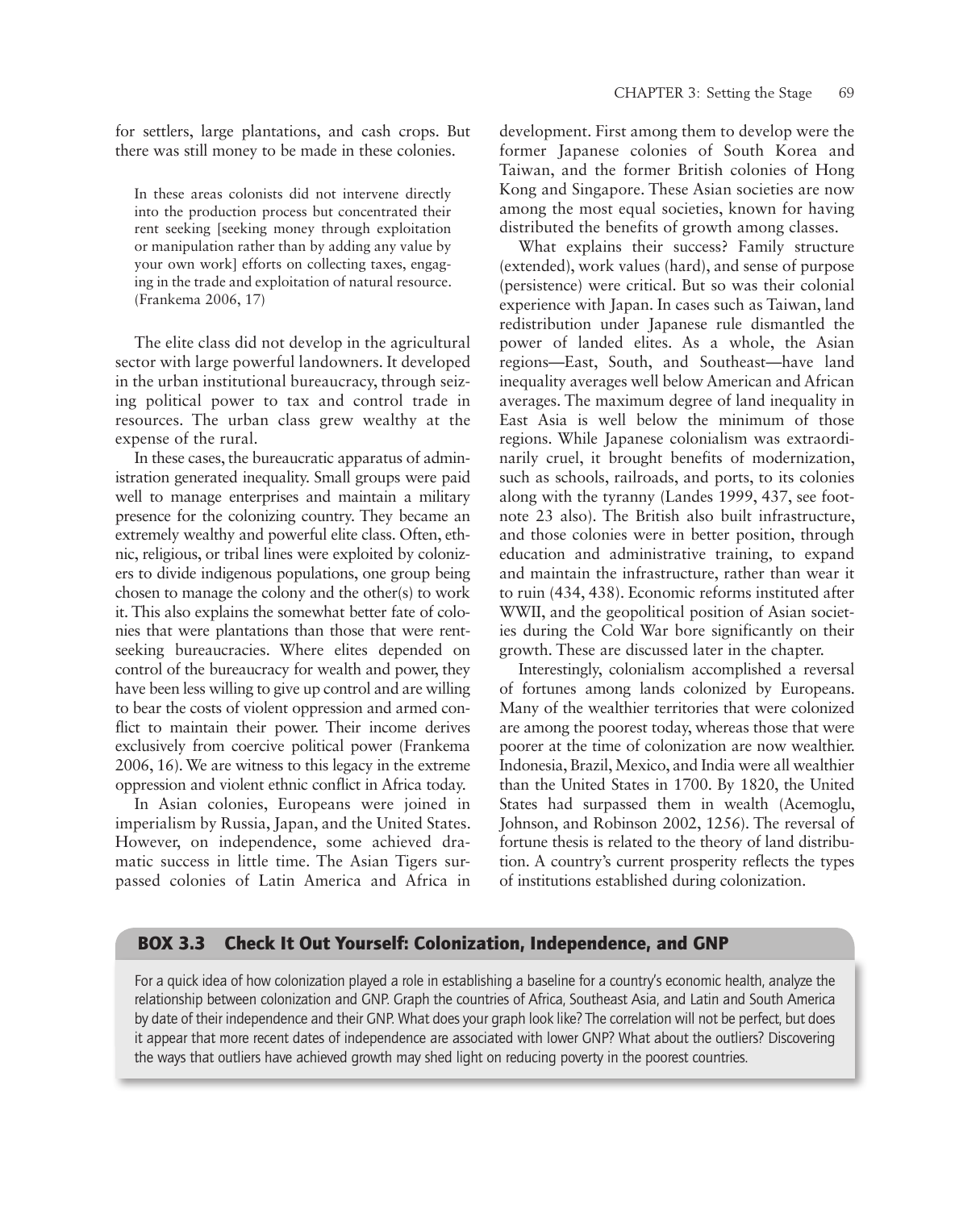- 70——Globalization
	- Societies that were wealthier and more densely populated had large populations that supplied labor for agriculture and mining. They could also be taxed. These societies developed sophisticated institutions that concentrated power and wealth. European settlers, rather than disturb the system, appropriated it and used it to enrich themselves. This left a legacy in which only a small elite had property rights. This is similar to the legacy of the plantation system and mining in South America and Africa.
	- Where societies were less densely populated, many colonizers settled. In these cases, property rights were spread through the society. Institutions that protected the property rights of individuals encouraged entrepreneurship and investment. Policies that granted few rights for most of the population discouraged them. They are both essential for industrialization; the first significant opportunity for societies to enrich themselves. (Acemoglu et al. 2002, 1235–1236, 1279)

A second chance for enrichment emerged following WWII, as industrialization moved from developed to developing societies. A third opportunity arose following the Cold War for those countries able to attract and develop service industries. The Asian Tigers, along with a few other South and East Asian societies such as Indonesia, Thailand, and Malaysia, were able to seize service opportunities as well.

Land distribution and institutional policies are only part of the story. The factors that lead to success for former colonies are complex and involve economic, cultural, and political dynamics, along with population growth and density, international relations, protectionism, international aid, geographic location, access to trade, and human and natural resources. Analyzing the combinations that result in prosperity is critical in determining the most promising paths for globalization. We'll explore some of those in the chapters that follow.

#### BOX 3.4 A Closer Look: Kennedy at the Berlin Wall

On June 26, 1963, President John F. Kennedy delivered a speech that electrified an adoring crowd gathered in the shadow of the Berlin Wall. As he paid tribute to the spirit of Berliners and to their quest for freedom, the crowd roared with approval on hearing the president's dramatic pronouncement, "Ich bin ein Berliner" (I am a Berliner). The Berlin Wall came down on November 9, 1989, a fitting marker for the end of the Cold War.

# **Neo-Colonialism and Cold War Strategic Advantage**

As colonization was winding down, the Cold War was heating up. Competition between the United States, the USSR, and their allies shaped global geopolitics and economics through the making and breaking of strategic alliances. Decolonization pitted the United States against the USSR in a contest for the hearts, minds, and allegiance of the newly independent nations. In Latin America and in countries that had avoided becoming colonies, such as China, Iran, Ethiopia, and Afghanistan, the Cold War polarized efforts at political, economic, and social change (Painter 2007, 3). In exchange for an alliance with one of the superpowers, the leaders of a nation could expect to reap economic and political benefit.

For the leaders of states, the benefits included financial favor and military support. Many dictators grew wealthy at the expense of their countries and were able to maintain their wealth and position by building powerful militaries. In return for promise of alliance, governments received loans with which they build strong militaries to maintain their oligarchy and lavish lifestyles, exacerbating poverty and inequality within many countries, such as Pakistan, Indonesia, South Africa, Zaire (now Democratic Republic of the Congo), Chile, Argentina, and so on.

The benefits for the Soviet Union and United States ranged from locations for military bases and warheads, to access to valuable raw materials and markets for manufactured goods, and allegiance of a capitalist or socialist economy. Among the most traded goods were arms. The global powers made money by selling dictators arms with which they built strong militaries to protect themselves from rebellion. For decades, the main suppliers of arms to the developing countries have included the permanent members of the UN Security Council, Russia (USSR #1), the United States (#2), the United Kingdom (#3), France (#4), and China (#7) (SIPRI 2010).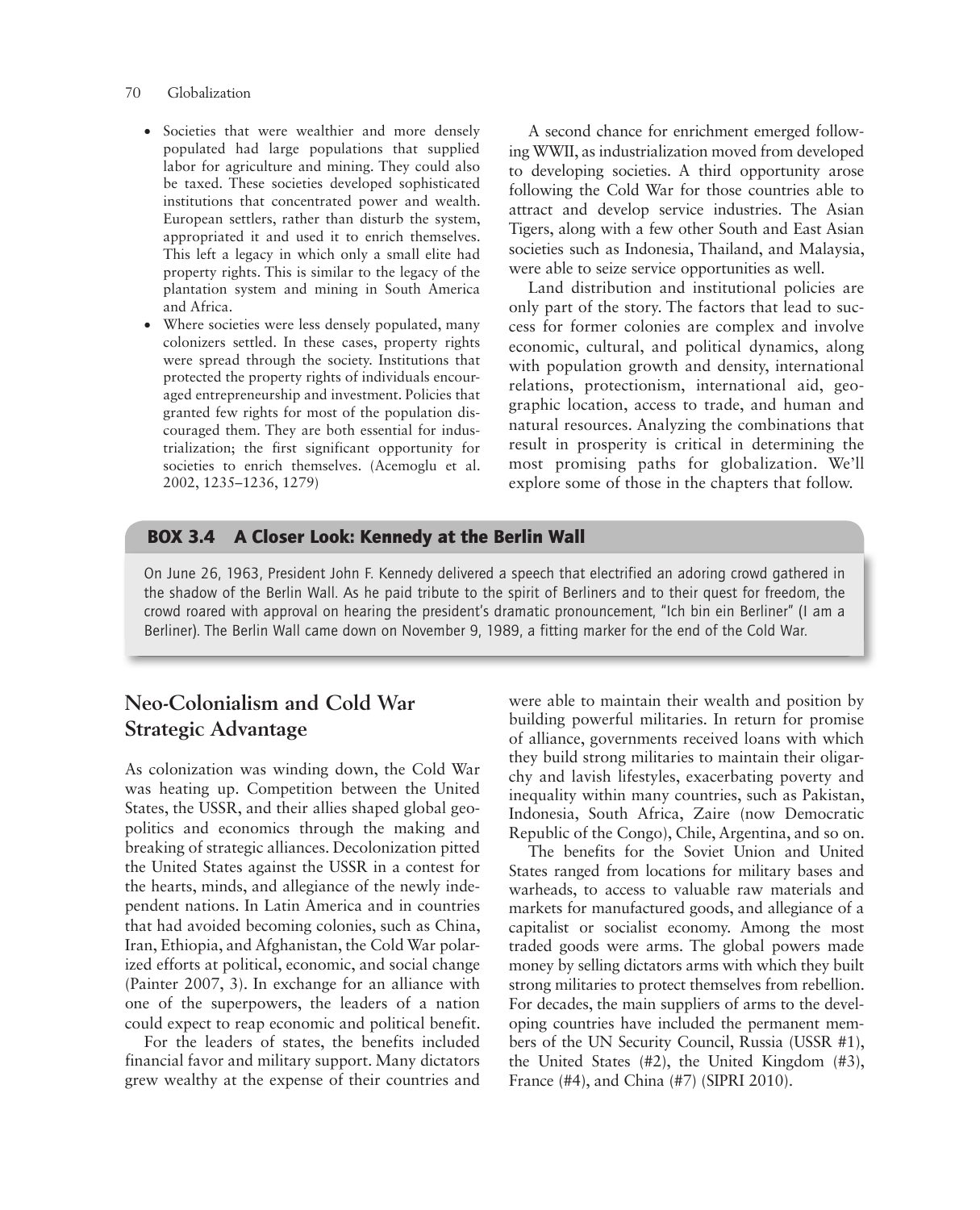Economies throughout South America, Southeast Asia, Latin America, and Africa grew skewed to the export of primary resources and low value-added manufacturing and the import of many foods and higher cost manufactured goods. International financial activity, including direct loans from the Soviet Union, Cuba, the United States, other developed nations, and international financial organizations, facilitated this. Although the World Bank and IMF are declared politically neutral, loans tended to

go to countries where significant international capitalist interest was at stake or that were nudging toward political alliance with the United States (Thacker 1999, 46–47). Through these means, the Cold War was responsible for much of the onerous debt accumulated by developing nations (Stiglitz 2006). Third World debt grew to enormous proportions paying for ill-conceived and poorly executed programs and enterprises, arms purchases, and outright cronyism.

#### BOX 3.5 A Closer Look: Revolutionary Hero



Augusto Cesar Sandino was a revolutionary who tried to throw the United States out of Nicaragua in the 1920s. His name and legacy was claimed 40 years later in 1961 by the Sandinista who fought the dictatorship of Anastasio Somoza DeBayle, a Cold War ally of the United States. Their revolution succeeded in 1979. Images of Sandino, such as this urban art, are plentiful in Nicaragua.

Although called the "Cold" War, real wars were fought by proxy throughout the world. In countries such as Nicaragua and El Salvador, the United States and USSR supported revolutionary movements of the left (socialist or communist) as they tried to overturn dictators of the right (capitalist) and counter-revolutionary movements of the right fought to overturn dictators of the left. Western powers justified their support of dictators by arguing that the stability supplied by a dictator facilitated economic development and that democratic institutions could be encouraged and built gradually. More important, however, was the strategic argument. The United States needed a country to be anti-communist. Communism threatened the power and access to cheap resources that the Western

world enjoyed. The USSR used similar strategies to their advantage.

Occasionally, democratic leaders were deposed or assassinated, elections overturned or rigged. Britain and the United States, for example, toppled or assisted in toppling democratically elected governments such as those in Iran and Chile, in favor of dictators more friendly to the West. There are still some scholars who maintain that Pinochet of Chile, one of the cruelest dictators, paved the way toward progress. However, the atrocities through which it was accomplished and the complicity of the superpowers and their allies implicates high-income countries in his crimes against humanity, and others perpetrated against the people of many low-income countries.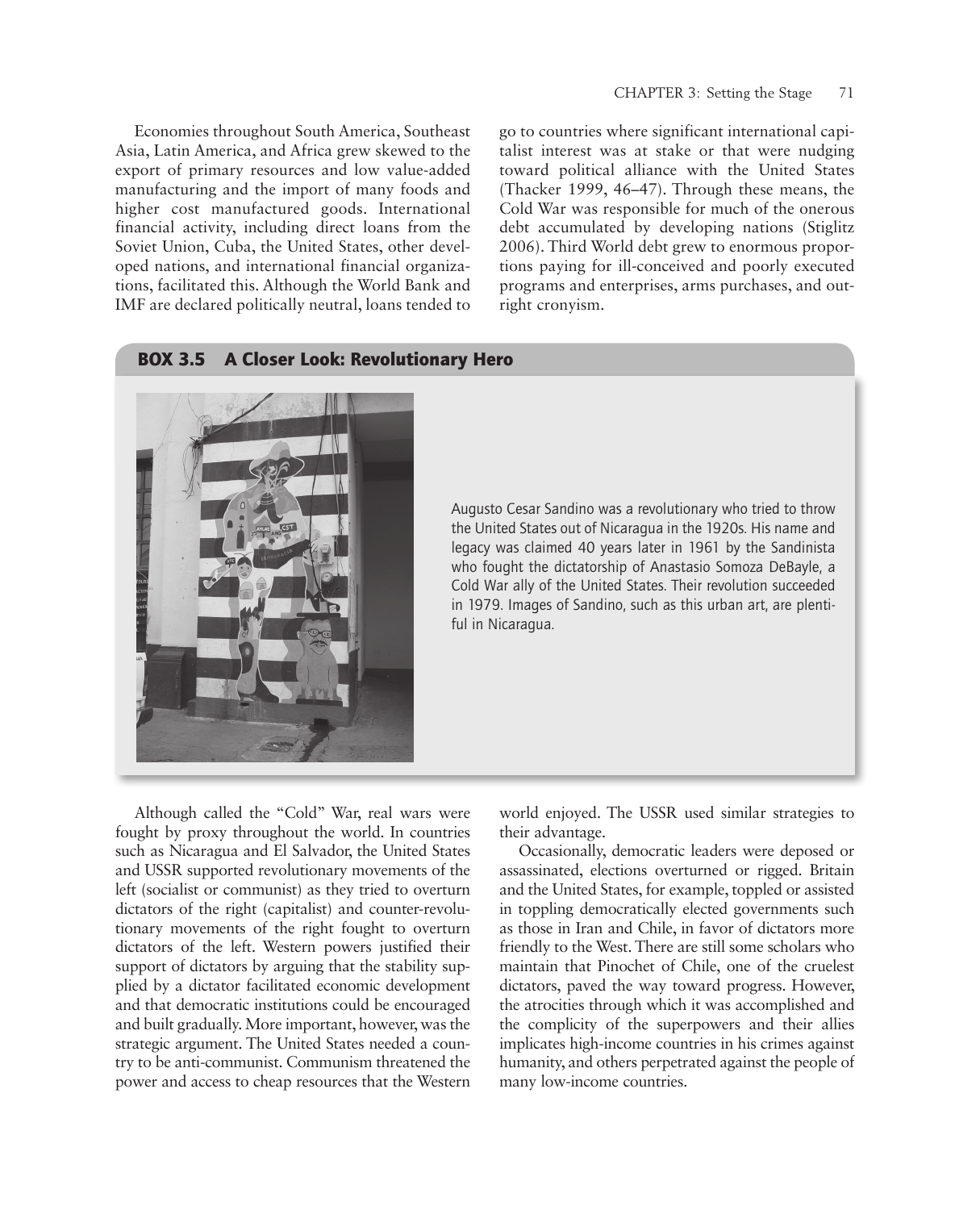#### 72——Globalization

In cases such as Korea and Vietnam, competition between the Soviet Union and the United States took the form of civil war, north against south. South Korea is now democratic and a separate country from communist North Korea. South Korea, home of Hyundai, Samsung, and Daewoo, was one of the original Asian Tigers, rising from being one of the poorest countries after WWII to

one of the wealthiest by the 1970s. South Vietnam lost its war with North Vietnam and was brought under communist rule. Although still poor, Vietnam instituted economic reforms in the 1990s, diversifying and liberalizing its economy with a flood of foreign investment. It is considered a "baby tiger," one among a larger group of newly industrializing Southeast Asian nations.



During the Cold War, many of the newly independent states were held together, as in the colonial period, by military might and foreign support rather than shared identity based on ideals or heritage. The epidemic of failed and failing states and the proliferation of new states since the end of the Cold War highlight their fragility.

Recognizing the vulnerability of the new states to the power plays of the Cold War, India, Egypt, and Yugoslavia led a movement of non-aligned nations. While membership in the non-aligned movement grew during the Cold War, many of the member states were engaged in conflict with one another, and others did align with one of the power blocs. The non-aligned movement never achieved

the status of the super-power blocs or formed a significant counterweight to them. The attempts of the non-aligned movement to strengthen states from the 1960s through the end of the Cold War were, however, early globalization effects. The original goal of the non-aligned movement, to achieve universal human rights through sovereign states (despite some of these being multi-ethnic, such as Yugoslavia and India), has become mainstream, as Kofi Annan emphasized in a speech celebrating their partnering with the UN (UNIS 2006).

A 1985 CATO Institute publication called the U.S. government to task for its Cold War strategy by invoking American's self-image as a model of democracy for the world. While the Truman doctrine of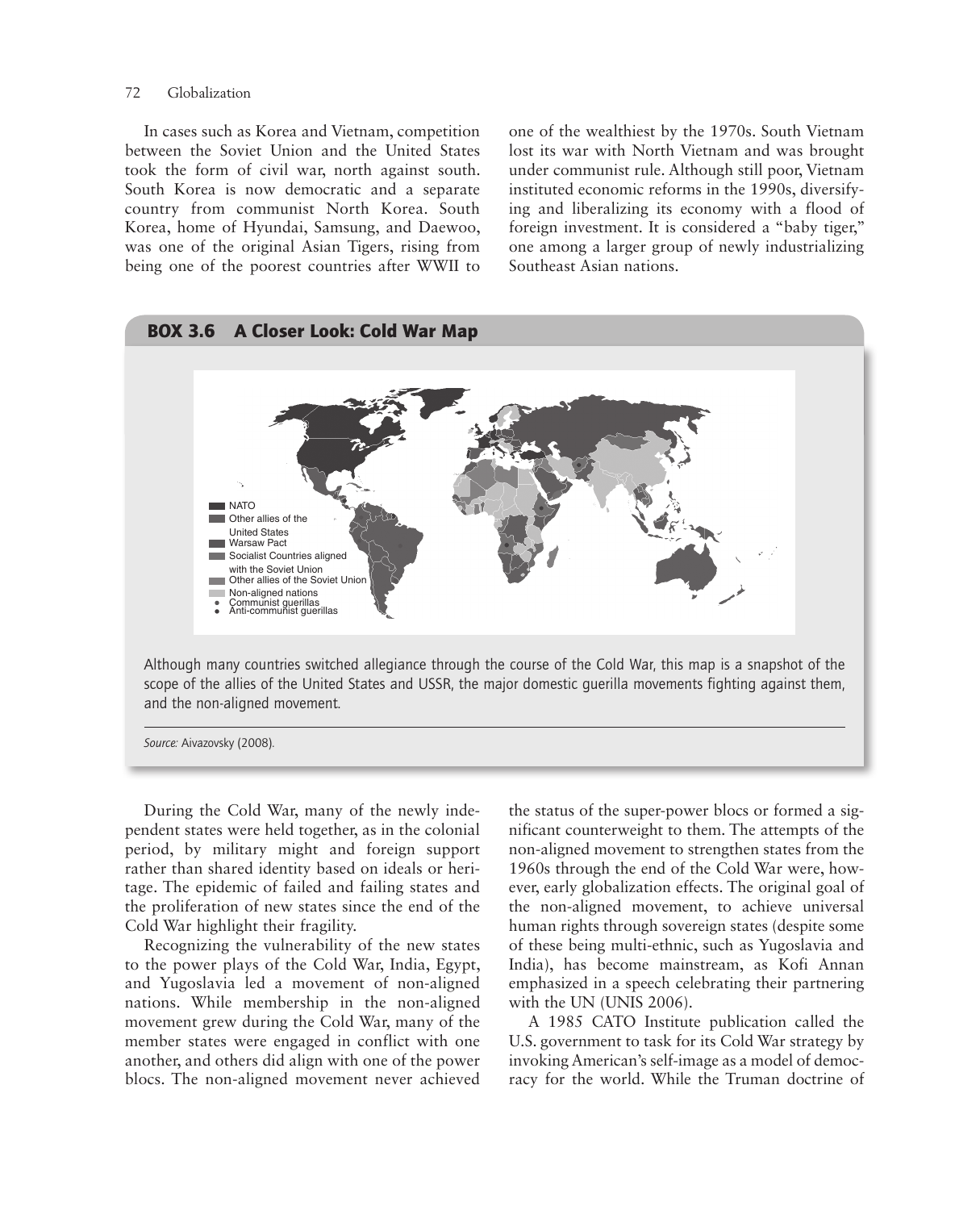1947 promised to protect and defend free people fighting subjugation by communism—even against armed insurrection—the United States eventually protected any non-communist regime, in Latin America, Africa, Southeast Asia, and the Middle East, regardless of how morally repugnant they were. Ultimately, this policy worked against U.S. security interests and seriously damaged U.S. influence.

This brief review of colonialism and the Cold War highlights the development of the global economic and political systems leading into the contemporary period of globalization. The Westphalian ideal of equality of states and of non-interference was far removed from the political realities of hegemony and forceful domination. The stability (not peaceful) of international governance was disrupted by the end of the Cold War and increasing demands for democracy, sovereignty, and human rights. However, the conditions for instability of the global system of states were firmly in place: the emergence of weak states with weak economies and deep ethnic divides, along with food insecurity; environmental destruction; population overload; inadequate educational, medical, or democratic infrastructure; and other risks to human security. The Cold War made decolonization more difficult and forestalled development in many countries. Consequentially, the United States damaged its reputation by sacrificing the principles of democracy in its Third World activities (Stiglitz 2002, 25).

A new, fifth wave of nation building began following the dissolution of the Soviet Union, Yugoslavia, and Warsaw Pact in the 1990s.

In each phase, the state system blanketed more of humanity, and the world moved closer to integration as a global system of societies. Blanketing the globe with nation-state forms was arguably the first achievement of political globalization. The number of states continues to expand in the 21st century as some nations within states demarcate boundaries, claiming sovereignty and autonomy. Nation building is an important globalization process, putting nations on a more equal footing as they acquire the recognition and capability to interact with autonomy on the global scene. The global emphasis on human rights—rights owed to everyone on the globe because they are part of humanity—conditions people to demand greater autonomy and self-determination—a state for every nation.

Globalization processes make national identity and self-rule taken-for-granted rights. The ideal typical nation-state guarantees sovereignty for a people who share a common identity and live in a bounded territory. The revival of nationalist fervor within ethno-national groups is also a globalization effect. Nationalist movements arise in response to the challenges that global economic, corporate, cultural, and possibly even civil society and other global systems pose to their autonomy and sovereignty. Nationalism in these cases is an attempt to reestablish boundaries to protect identity and protect or gain self determination.

In 1990, there were over 800 ethno-nationalist movements (Scholte 2000, 167). Some operate within one state's boundaries. Others, such as the

| <b>Waves of Nation Building</b> |                        |                                                                                       |  |  |  |
|---------------------------------|------------------------|---------------------------------------------------------------------------------------|--|--|--|
|                                 | <b>Dates</b>           | Event                                                                                 |  |  |  |
| First                           | 1648                   | Treaty of Westphalia                                                                  |  |  |  |
| Second                          | Late 18th-19th century | Independence of American colonies                                                     |  |  |  |
| Third                           | Late 19th-20th century | Fall of Russian and Ottoman empires                                                   |  |  |  |
| Fourth                          | Post-WWII              | Independence of African and Asian colonies                                            |  |  |  |
| Fifth                           | 1990–present           | Dissolution of USSR and dissolution of Warsaw Pact;<br>separatist movements worldwide |  |  |  |

**Table 3.1** The Contemporary Period of Nation Building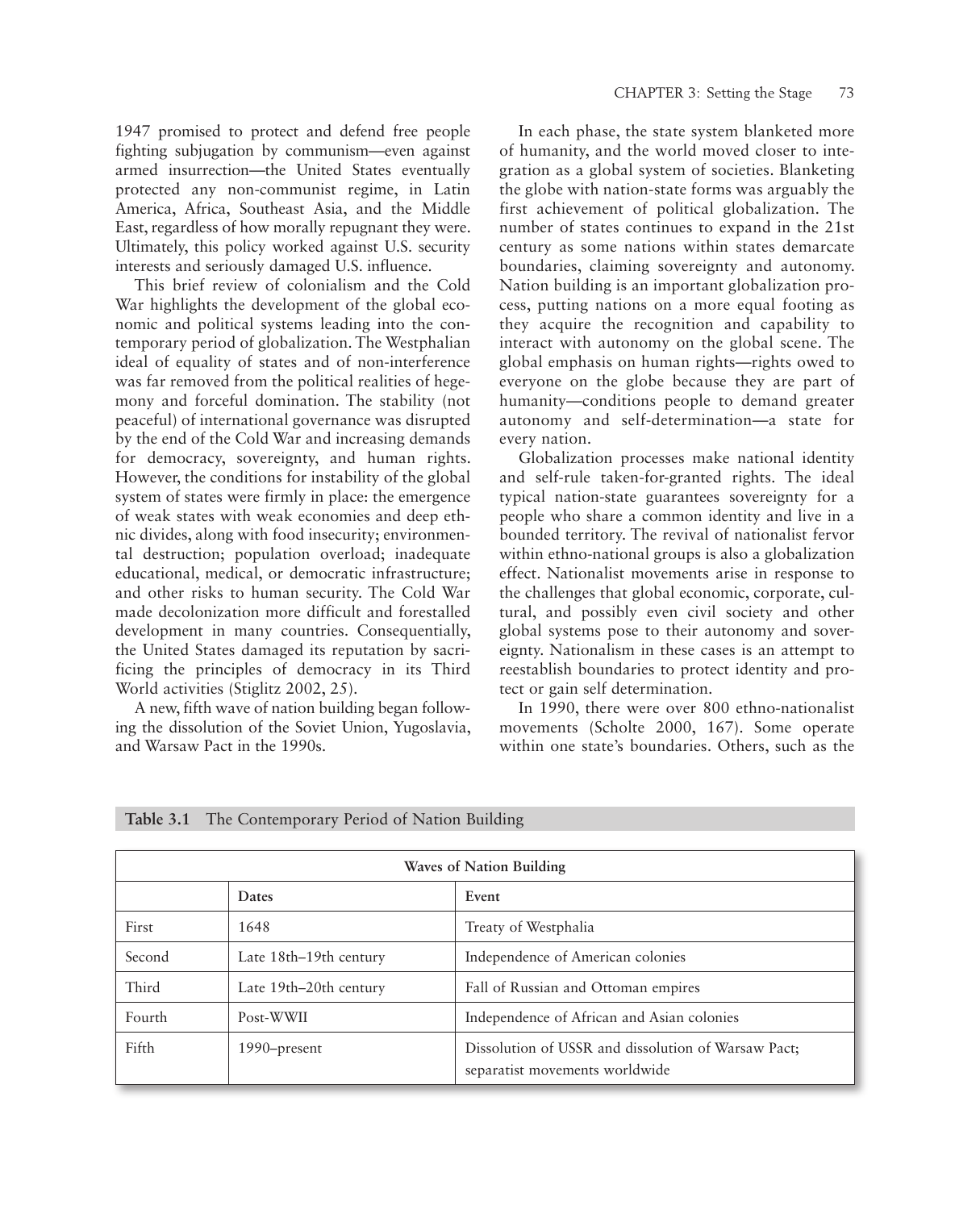#### 74——Globalization

Kurds or Roma, exist across boundaries of several states. Many ethno-nationalist movements are demanding and fighting for a "state" and a homeland of their own; others may be fighting for more autonomy within existing states, or just equal rights within the state. In most cases, these groups are indigenous people living as oppressed minorities within their native lands.

Some of these groups have been successful. Status as a state still depends on recognition by other states. This is granted individually by each state—and not every self-declared state is recognized by every other state. Membership in the UN acknowledges the legitimacy of the nation-state form, as well as granting the closest thing there is to a seal of approval on the legitimacy of a new nation-states.

#### BOX 3.7 A Closer Look: Two Faces of Nationalism

There are two types of nationalism: nationalism based on ideas and ideals and nationalism based on labels (Kaldor 2003). When cast in terms of human rights or democratic values, nationalism is liberating. Human rights are the arbiter of legitimate and non-legitimate states and governments. All states are strengthened by assertions that sovereignty is a fundamental human right. In cases such as Timor-Leste, whose decades-long demand for independence cost from 100,000 to 250,000 lives out of a population of just over 1 million, the support and approval received from the global community with respect to their right to self-rule and their recognition as a state by the UN in 2002 institutionalizes global norms concerning sovereignty.

When nationalism is merely a form of labeling "us" and "them," it is destructive and intolerant. Confrontation with universalizing perceptions regarding humanity has unfortunately exacerbated "tribalism." In the last decades, the world has persisted in an intense and bloody era of nation building. One of the tragedies of our time has been the oppression and violence practiced by nationalist movements who "make claims to political power based on an ethnic label which excludes and is indeed hostile toward others with different label" (Kaldor 2003, 97). Their only concern is political power. Genocides in Cambodia, Bosnia, Rwanda, and the Sudan, and violence against ethnic minorities throughout Europe, Asia, Africa, and the Americas, are the result of the latter, labeling, form of nationalism.

Membership in the UN swelled from just 51 when it was founded following WWII to 192 in 2006 when Montenegro was admitted (UN 2006). Nations were added in waves as colonies gained independence in the 1960s and 1970s and with the breakup of the Soviet Union, Czechoslovakia, and Yugoslavia in the 1990s. Others wrested independence through decades of violent conflict. Regardless of these differences, each of these states confronts similar problems of identity and governance in combining nation and state.

Even though the nation-state form has diffused globally, political equality on the global stage, a centerpiece of the Westphalia system, has never been achieved. As discussed earlier, Cold War strategizing of the super powers and collusion between local elites and global capital effectively controlled many states. Intergovernmental organizations, such as the UN Security Council, the IMF, and World Bank, can maintain the patterns of inequality.

A sense of common interest and of belonging to a common people within a bounded territory has

also been difficult to achieve. Inequality within societies based on race, ethnicity, sect, remnants of caste, and other distinctions of assigned identity often prevent a common identity from developing. Many state boundaries, formerly colonial boundaries, continue to defy the idea of nation by dividing national groups across state boundaries and combining others into unequal power relations within states.

#### **Shaping the Modern State**

Expectations for the internal shape and dynamics of the modern state developed from the Treaty of Westphalia. It ended the religious and nationalistic wars of Europe and established boundaries through Europe defining the territorial limits of monarchs' powers.

The need for states to act and interact on the international stage influenced the development of similar state structures. States assumed similar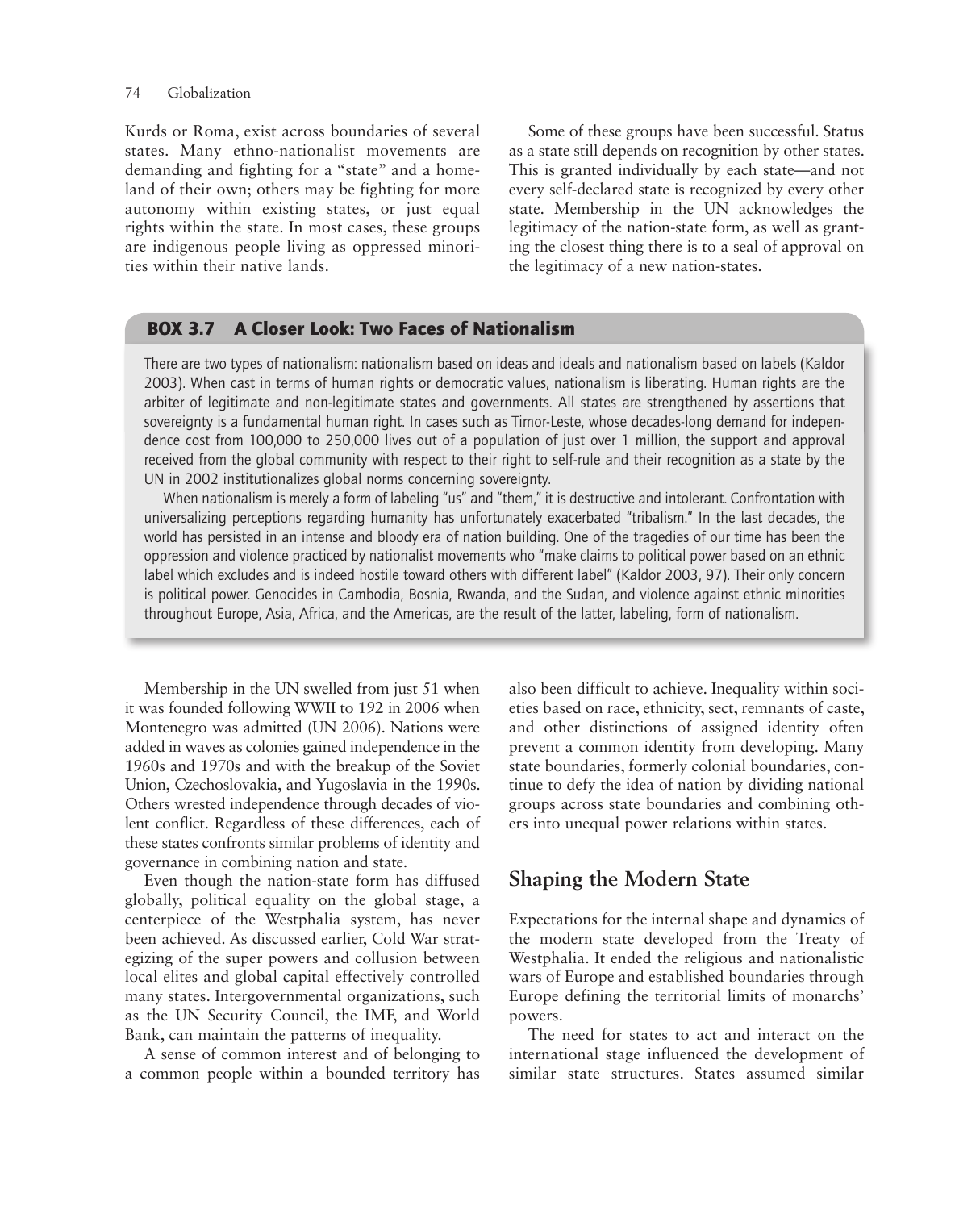institutional matrices, becoming increasingly rationalized and formalized (Weber 1921/1978, 905) as they evolved. With increasing size and complexity, and as knowledge of specialized functions developed, state affairs became increasingly bureaucratized and administered by "professionals." Power was rationalized and divided among administrative, legislative, and judicial offices, which became functionally specialized. Ministers of foreign affairs and secretaries of state became necessary posts for the conduct the business of the state in the global arena. Treasuries, judiciaries, parliaments, and congresses were institutionalized as state forms. Armies became professionalized, requiring a broader base of taxation to arm, and soldiers were no longer expected to carry their own muskets and ride their own horses into battle. States and sub-state institutions developed in tandem, adapting and conforming to the proper model of "actorhood" (Meyer 2000, 45).

Following WWII, recognition by the UN became the seal of approval of statehood. Becoming a state requires conforming to a set of structural norms: A constitution, a head of state, various secretaries or ministers of administrative departments, a parliament or congress, and a judiciary remain the vehicles of statehood. Adopting these structures of government conforms to global norms for external legitimacy and creates parallel channels for societies to conduct international relations. Foreign secretaries or secretaries of state deal with one another. Secretaries of the treasury, defense, commerce, and so on meet with their counterparts from other countries, facilitating dialog among states.

The regulatory powers of the states—essential to the conduct of interstate relations—were strengthened over the course of the centuries following Westphalia. As ideas related to sovereignty gained normative power, states had to legitimize their right to govern through their relationship to their people. In the case of authoritarian regimes, the state claims to *embody* the people. In the case of liberal democracies, the state *represents* the people (Mann 2003, 137).

#### States and Human Rights Concerns

Among the global expectations of a state are the link between nation and state, the state's responsibilities to its people, the rights due people within states, structures of government, and legitimate forms of governance. In the 17th century, at about the same time that states were emerging from the aftermath of the Thirty and Eighty Years Wars, John Locke, a British philosopher, was expounding on natural rights. His rhetoric, along with that of other social and political philosophers, began to define the expectations of the role of a state. Locke argued that human rights are natural rights, rights that people have as God's creation regardless of their station in life, the country in which they live, the creed they profess, or any other social factor. People have the natural right to anything that God gave them—life, which requires liberty, health, and any property derived from and necessary for one's labor. No one may take any of those away. People thus acquire the obligation to respect the natural rights of others. The duty of government follows from this: to protect and enforce natural rights.

Locke's philosophy provided the basis for rights as they came to be understood during the period of the revolutions of the 18th century. The recognition of human rights unfolded in phases influenced by local culture and events of the times. In the United States' *Declaration of Independence* and France's *Declaration of the Rights of Man and Citizen*, universal human rights are said to be inalienable and adhere to every person, by virtue of their humanity. However, at the time of the American and French revolutions, rights were largely associated with protecting property and voting. Rights for "all" referred in many states, as well as states within the United States, to property owners. It was well into the 19th century before slavery was abolished and universal male suffrage was achieved. It was into the 20th before women got the right to vote in most countries.<sup>2</sup>

The first generation of rights established the protections of the individual from power of the state such as protection from abuse, oppression, cruel and unusual punishment—and freedoms for individuals—such as freedom of the press, assembly, and religion. The second-generation rights assure protections to particular groups such as women, minorities, and the elderly. Second-generation rights provide for things such as the right to health care, social security, and education. During the post-WWII period and following the 1968 cultural and political upheavals of the global civil rights movements, many of these rights were institutionalized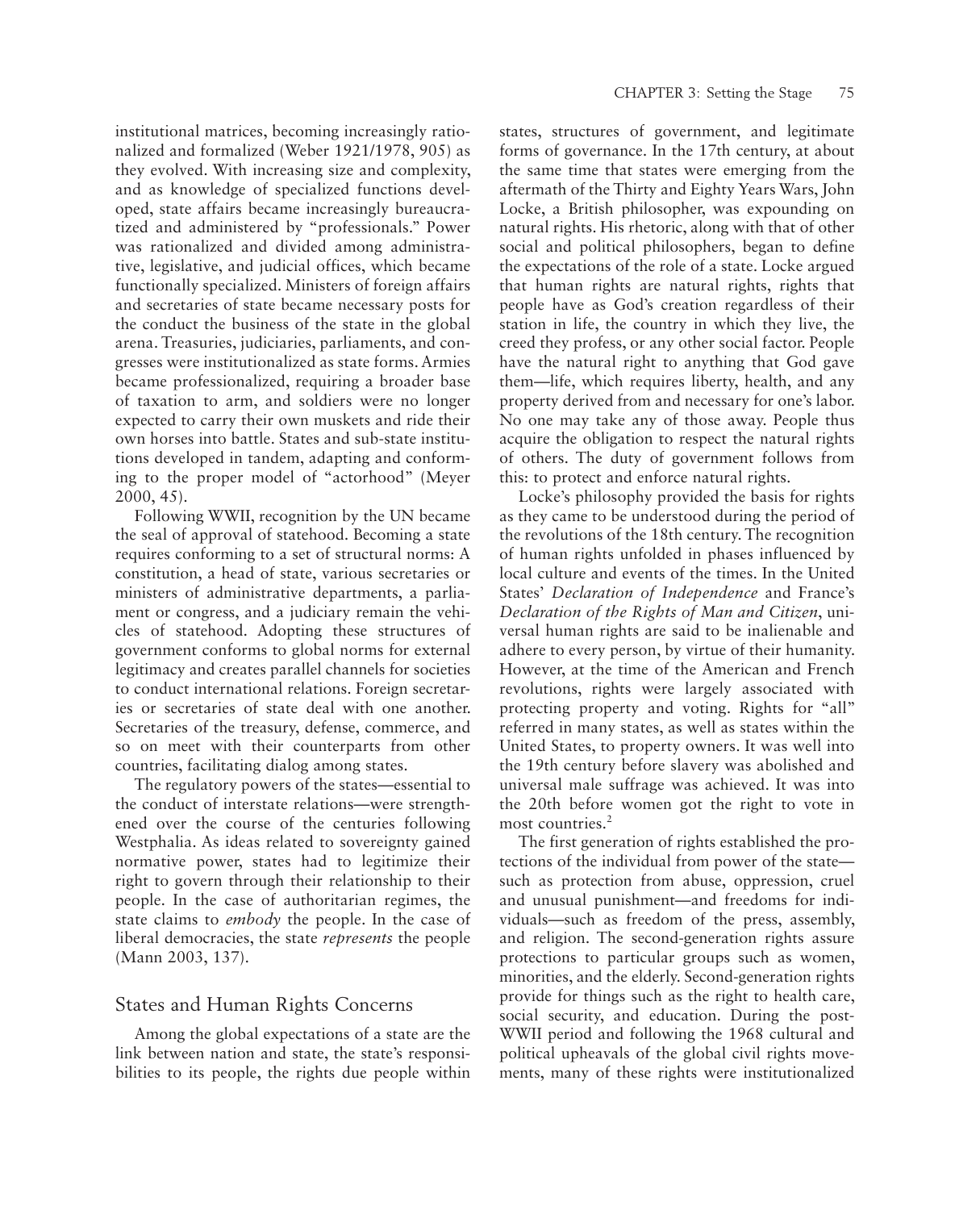(Smith 2008, 1820–1821). Still, they remain elusive in many countries for many people.

## The Evolution of Constitutions

Constitutions institutionalized the powers and responsibilities of states and of citizens. Toward the end of the 18th century, ideas of sovereignty, liberalization, the power of reason, and the rights of humankind combined to form the constitutional state in Europe. The potentially unbridled powers of monarchies seen in light of these ideas ignited democratic aspirations. Constitutions were the way to institutionalize these ideals. Movements demanding rule of law, a constitution, and perhaps even democracy, arose. These afforded opportunity to wrest authority from the aristocracy.

While democracy as a governmental form was poorly defined at that time, people understood what a "democrat" was: it was an anti-aristocrat (Markoff 1999, 664). A constitution was the tool a democrat could use to rein in the unbounded authority exercised by monarchs.3 The constitutional state became the counterweight to the power of monarchy. Constitutions replace traditional authority with legal-rational authority. Traditional monarchies give way to constitutional monarchies, presidents, and prime ministers. Rulers, their powers defined by law, became office holders, not simply power wielders.

The U.S. Constitution was the first to be enacted. Poland quickly followed, each country building on its own tradition and heritage. The U.S. Constitution reflected the U.S. tradition of local democracy. In Poland, where monarchs were elected, the legislature negotiated the powers of government with each ruler. France and its satellite states followed. In 1805, Haiti became the second American state to write a constitution after declaring its independence from France. Haiti's constitution became an important model for Latin American nations, as they subsequently wrought independence from Spain. The Germanic states were next (Markoff 1999, 666–668).

Constitutions and democracy developed in tandem. Constitutions derive their authority, as in the U.S. Constitution, from "We, the people," or as in cases such as Poland, from the people and some divine source (Markoff 1999, 666). Although not all nations that developed constitutions became democracies, constitutions themselves offer a degree of liberation from the potentially unlimited nature of traditional authority. Legitimacy as a state now depends on having a constitution or set of laws that rationalize the authority to exercise power and stipulates the people—or God and the people as source of the state's authority. Even autocrats and dictators justify their exercise of power on constitutional authority entrusted to them on behalf of the people. "What the international community accepts as a state is a state. . . . And that is closely connected with its having a constitution" (van Maarserveen and van der Tang 1978, 234).

A constitution, whether a single document or a number of documents, specifies a society's "fundamental laws, distinguishable by their historical significance, the reverence and esteem in which they are held" (van Maarserveen and van der Tang 1978, 39). A constitution is a body of "meta-norms, higher order legal rules and principles that specify how all other legal norms are to be produced, applied, enforced and interpreted" (Sweet 2008, 219). Constitutions reiterate a country's civil religion, embodying the values and ideals people hold sacred. There is no higher authority than a state's constitution. It has traditional authority emanating from the tacit agreement among states and its acceptance by the people of a state. Constitutions hold such sacred status that to question their values and beliefs is seen in most nations as heresy, and debates concerning the meaning of constitutional clauses are conducted with religious fervor. Other symbols of a country such as its flag, national anthem, and rituals such as a pledge of allegiance also acquire near sacred status, representing as they do "the people."

Not only has the need for a constitution been globalized; the contents of constitutions converge in many fundamental respects. They stipulate the constitution itself as the source of authority, its place in the government, and how it may be amended. Constitutions all provide for central executive and legislative bodies, and most also provide for judiciary, elections, and representation in government. In addition to laying out the structure and function of government, nearly all constitutions delineate a series of civil, political, and democratic rights for individuals. Constitutional homogeneity is a significant globalization effect.

Constitutions are tools for and reflections of major political formation and reform (Gavison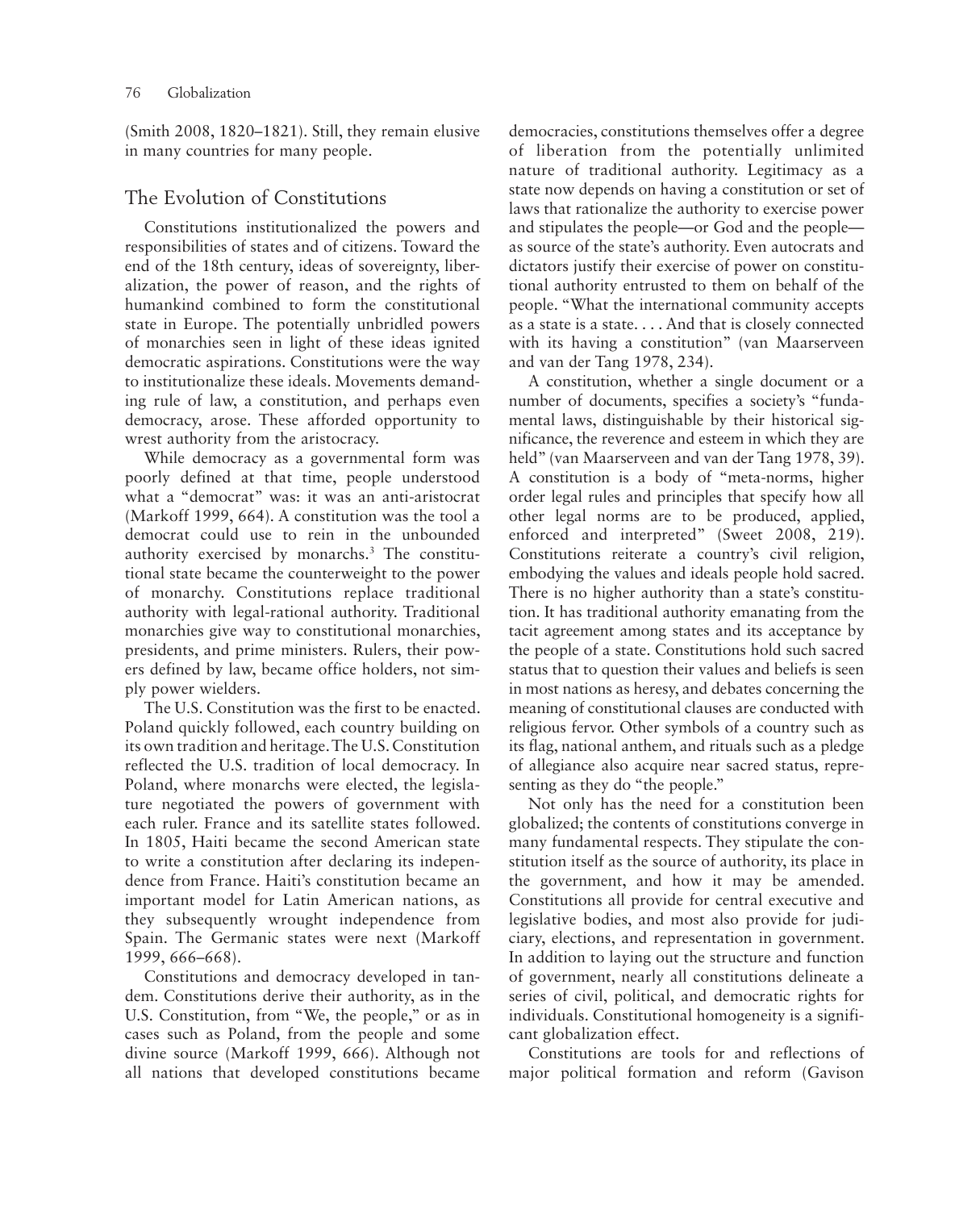2003, 54). Freedom of conscience or religion, association, expression, and defendant's rights in the judicial system appear as standard content in nearly every constitution. Mentioned frequently, but not as often, are rights to property, equality, and privacy. Constitutions as early as the 18th and 19th centuries provide for these basic rights (van Maarseveen and van der Tang 1978).

Since 1948, the UN Declaration of Human Rights, along with its subsequent protocols and conventions, has proposed universal norms that function as a template for a number of constitutions and international treaties. Building from the elements of national constitutions that preceded it, the Declaration stipulates an international normative model for states in terms of its values and its obligations to citizens. The Declaration serves as an external source of legitimacy. It has the advantage in some quarters of having been conceived by an international body, not by Western governments.

India was very active in the formation of the UN and the drafting of the UN Declaration of Human Rights. Nehru and other political leaders promoted both and were able to invoke them to secure India's position in the world (Bhavagan, 2010). India, trying to extract itself from British rule and declare itself non-aligned during the Cold War, was well served by the UN Declaration. More recently, other Eastern and Middle Eastern governments have objected to the claim of universality, citing the Declaration's reflection of Western understandings and sympathies—particularly with respect to individualism.

However, comparing the values embedded in the UN Declaration with national constitutions written afterward, the influence of the UN is clear.

Nineteen statements of value embedded in the Declaration, ranging from general statements about the "dignity" of humankind to judicial independence, were found in only 39.7% of constitutions written before the Declaration, but are present in 56.1% of constitutions written from 1949 to 1975. As the period from 1948 to 1975 progressed, the rate of incorporation increased, as did the pressures of globalization. From 1967 to 1975, the rate of incorporation of the values was 64.1% (van Maarseveen and van der Tang 1978, 192).

Of the 19 personal and political rights specified in the UN Declaration, the period 1967–1975 stands out as the period with the greatest percentage of adoption in states' constitutions. During the period 1949–1957, the average rate at which constitutions adopted the rights specified in the Declaration was 63.1%. The period 1958–1966, a period of lull in globalization, had an average adoption rate of 55.4%, and in 1967– 1975, the beginning of the contemporary period of globalization, the average rate of adoption was 64.1% (van Maarseveen and van der Tang, 1978, 197).

Social rights, in contrast, show their greatest rate of adoption in the period immediately following the UN Declaration. The eight social rights specified in the UN Declaration had an average incorporation rate of 30.8% in the constitutions written before the Declaration. Their average rate of adoption was 57.5% right after the Declaration was adopted, and only 38.1% and 44%, respectively, in the two decades after the Declaration. Social rights did not

**Table 3.2** Diffusion of Value and Rights Statements in National Constitutions

| As nations developed constitutions and similar values, personal, political, and, to a lesser extent, social values were<br>incorporated. The UN Declaration of Human Rights served as a template. |               |               |           |           |  |  |  |
|---------------------------------------------------------------------------------------------------------------------------------------------------------------------------------------------------|---------------|---------------|-----------|-----------|--|--|--|
| Period                                                                                                                                                                                            | Pre-1948      | 1948-1957     | 1958-1966 | 1967–1975 |  |  |  |
| Value Statements                                                                                                                                                                                  | 39.7%         | Not specified |           | $64.1\%$  |  |  |  |
| Personal and<br>Political Rights                                                                                                                                                                  | Not specified | $63.1\%$      | 55.4%     | 64.1      |  |  |  |
| Social Rights                                                                                                                                                                                     | 30.8%         | 57.5%         | 38.1%     | 44%       |  |  |  |

*Source:* Van Maarseveen and van der Tang (1978, 192–193, 197, 200).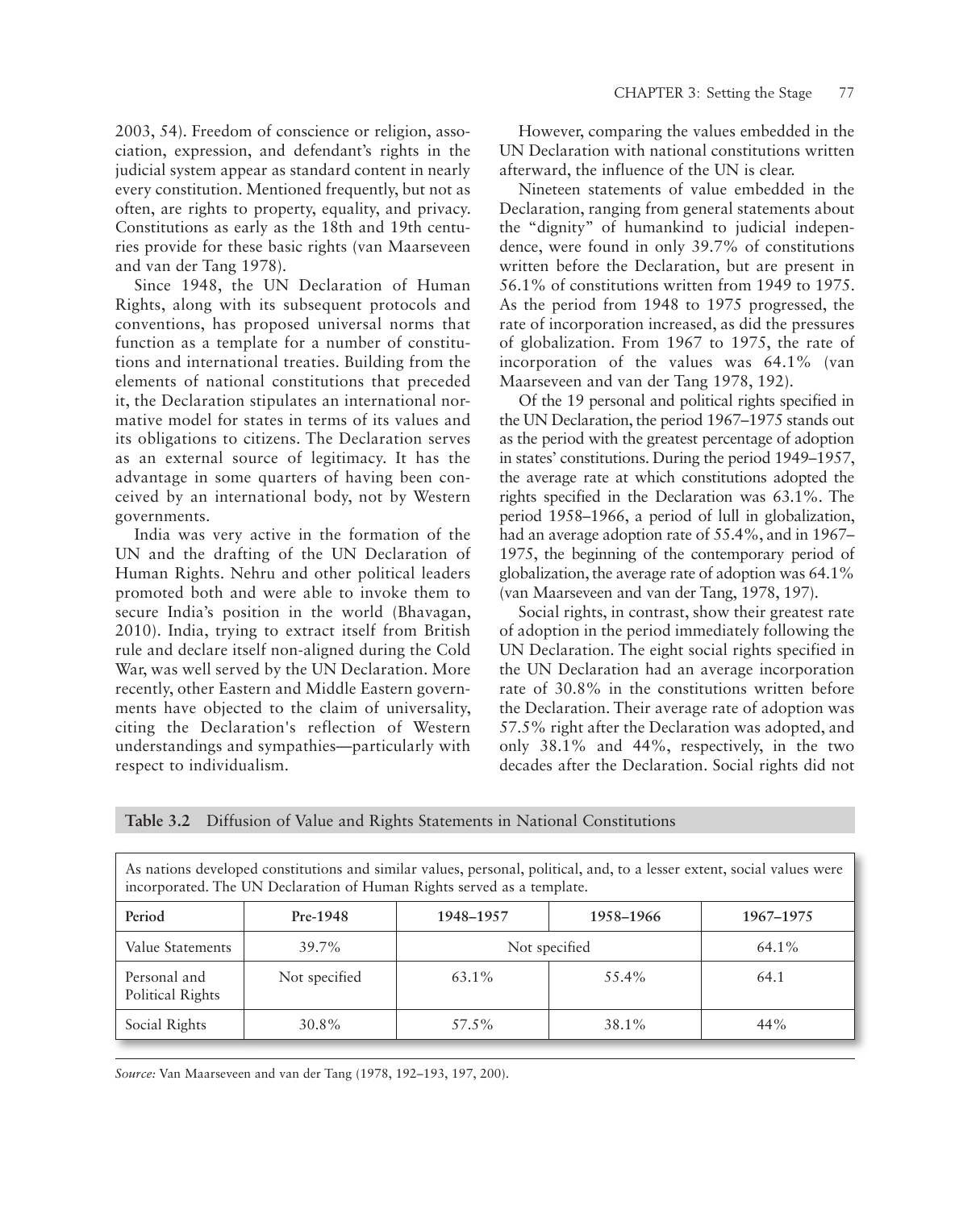diffuse to the extent that values and political and personal rights did. None of the former reached above a 70.1% adoption rate in any period (van Maarseveen and van der Tang 1978, 200).

There is a remarkable degree of convergence on the most frequently mentioned values, political rights, and to a lesser extent social rights, which received scant attention in the first generation of constitutions (see Table 3.3).

Democratic innovations from competitive electoral parties, secret balloting, and representative institutions to universal men's and women's suffrage also followed a pattern of increasing diffusion as globalization forces increased (Markoff 1999).

|                                                             |                                                                                                                      | Number<br>(Percentage)<br>of |                                                                            | Number<br>(Percentage)<br>$\alpha$ f |
|-------------------------------------------------------------|----------------------------------------------------------------------------------------------------------------------|------------------------------|----------------------------------------------------------------------------|--------------------------------------|
| Period                                                      | Pre-1948                                                                                                             | Constitutions                | 1948-1975                                                                  | Constitutions                        |
| Top Five Value<br>References<br>$($ of 19 $)$               | Human rights and fundamental<br>freedoms                                                                             | 23 (82.1%)                   | Human rights and<br>fundamental freedoms                                   | 102 (92.7%)                          |
|                                                             | Equal rights of man                                                                                                  | 22 (78.6%)                   | Democratic society                                                         | 94 (85.4%)                           |
|                                                             | General welfare                                                                                                      | $18(64.3\%)$                 | Equal rights of man                                                        | $92(83.6\%)$                         |
|                                                             | Protection from discrimination,<br>family, will of people, universal<br>suffrage, free or secret voting              | 13 (46.4%)                   | Judicial independence                                                      | 90 (81.8%)                           |
|                                                             |                                                                                                                      |                              | Protection against<br>discrimination                                       | 89 (80.9%)                           |
| Top Five<br>Political Rights<br>References<br>$($ of 19 $)$ | Freedom of religion, expression                                                                                      | $25(89.3\%)$                 | No arbitrary arrest/fair and<br>public hearing/presumed<br>innocence, etc. | 10 (90.9%)                           |
|                                                             |                                                                                                                      |                              | Freedom of religion                                                        | 97 (88.2%)                           |
|                                                             | Freedom of assembly, protection<br>of private life                                                                   | 24 (85.7)                    | Freedom of expression                                                      | 96 (87.3%)                           |
|                                                             |                                                                                                                      |                              | Freedom of association                                                     | 95 (86.4%)                           |
|                                                             | Equality before law/equal<br>protection, no arbitrary arrest/<br>fair and public hearing/presumed<br>innocence, etc. | $22, (78.6\%)$               | Equality before law/equal<br>protection                                    | $92(83.6\%)$                         |
| Top Five Social<br>Rights<br>References<br>(of Eight)       | Right to work                                                                                                        | 12 $(42.8\%)$                | Right to form and join trade<br>unions                                     | 74 (67.3%)                           |
|                                                             | Right to social security, free<br>choice of employment, education                                                    | $10(35.7\%)$                 | Right to work                                                              | 63 (57.3%)                           |
|                                                             |                                                                                                                      |                              | Right to education                                                         | 60 $(54.5\%)$                        |
|                                                             |                                                                                                                      |                              | Right to social security                                                   | 50 (45.4%)                           |
|                                                             | Right to form and join trade<br>unions                                                                               | $9(32.2\%)$                  | Right to rest and leisure                                                  | 39 (35.4%)                           |

*Source:* Van Maarseveen and van der Tang (1978, 193, 197, 200).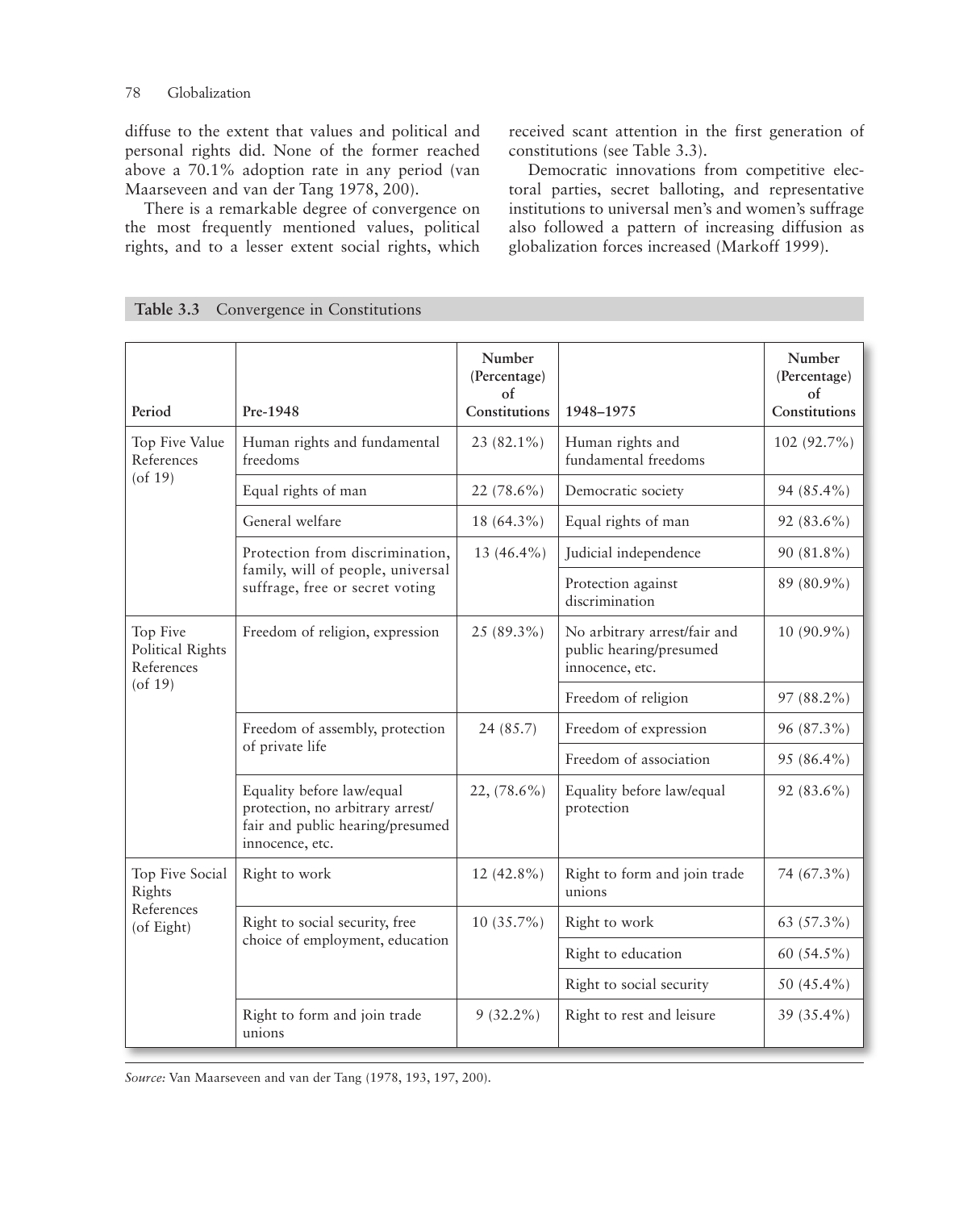#### **Early Globalization of Liberalism**

The links between liberalizing state structures and economic growth as they evolved in the Western European nation-states are important in understanding the development of states. The opening of Atlantic trade routes in the late 15th century factored significantly in the liberalization of governance from 1600 to 1850. Most theories of European development and governance stress factors of national heritage such as culture and religion to explain this. In contrast, economistic theories consider only trade. Some others examine the influence of multiple external global factors in combination with colonialism and slavery on liberalization (Acemoglu et al. 2005, 549–550).

A more compelling explanation demonstrates that global economic factors such as trade interacted with states' political institutional factors (Acemoglu et al. 2005) to liberalize state government. This explanation accounts for differences in the liberalization of states within the regional neighborhood of Western Europe. The two most critical factors turn out to be the nature of trade the global factor—and the degree of absolutism exercised by the monarch—the internal political factor. Weighing the effect of these factors demonstrates that neither trade nor type of monarchy is significant enough as single factors to explain development in European countries. Together, however, they provide a persuasive account.

Trade had a definitive impact on growth. Countries with access to Atlantic trade had economies that grew more rapidly and became more stable than countries without Atlantic trade. Mediterranean trade produced growth but did not result in a comparable level of growth to the Atlantic trade states. That much is simple enough. But this does not explain liberalization because some countries with Atlantic trade and rapid economic growth liberalized while others did not.

Political factors round out the explanation. In Britain and the Netherlands, the monarchy was less absolutist than in other Atlantic trading states. The monarchy did not exert significant control over overseas trade. This enabled the merchant classes to accumulate wealth and subsequently power. Urban areas became centers of wealth. The rate of urbanization accelerated increasing development and further increasing urbanization. The value of land as a measure of wealth and power began to erode. New institutions that could support these new forms of growth were necessary. The newly wealthy urban classes pressured for more liberal political institutions, such as secure property rights, to support sustained growth (Acemoglu et al. 2005, 550).

International economic activity drove political effects within states, forcing transitions toward liberal and democratic political forms. Normative pressures toward liberalization were a function of internal pressure occasioned by the transition of the basis of wealth and power. Trade acted as an important conditioning factor in liberalizing the polity. Landed wealth gave aristocracy power. As it eroded, so did the power of the aristocracy. This allowed a new class structure to emerge.

Where trade was not as lucrative the effect was different. Venice, Genoa, and other states with relatively non-absolutist regimes did not liberalize. Without access to the Atlantic, growth was dependent on Mediterranean trade, which brought much less prosperity (Acemoglu et al. 2005, 550). The commercial classes were not able accumulate the levels of wealth and power possible in the Atlantic trading states. As global interaction accelerated over the centuries, practical and normative constraints compelled changes in the governance of other states. This is a different sort of globalization effect. States adjusted their internal governance in relation to one another and to their citizens; liberalization diffused, increasing homogeneity. These economic and political neighborhood effects operate in the contemporary phase of globalization, pushing toward greater liberalization globally.

# **Establishing International Law and Organization**

# The League of Nations and the United Nations

The foundation of global governance was set with the system of sovereign states. The former League of Nations and the UN are organizations of these presumptively equal and sovereign states intended to facilitate global governance through treaties, resolutions, the activity of its agencies, and the Court of International Justice, which hears disputes between willing nations.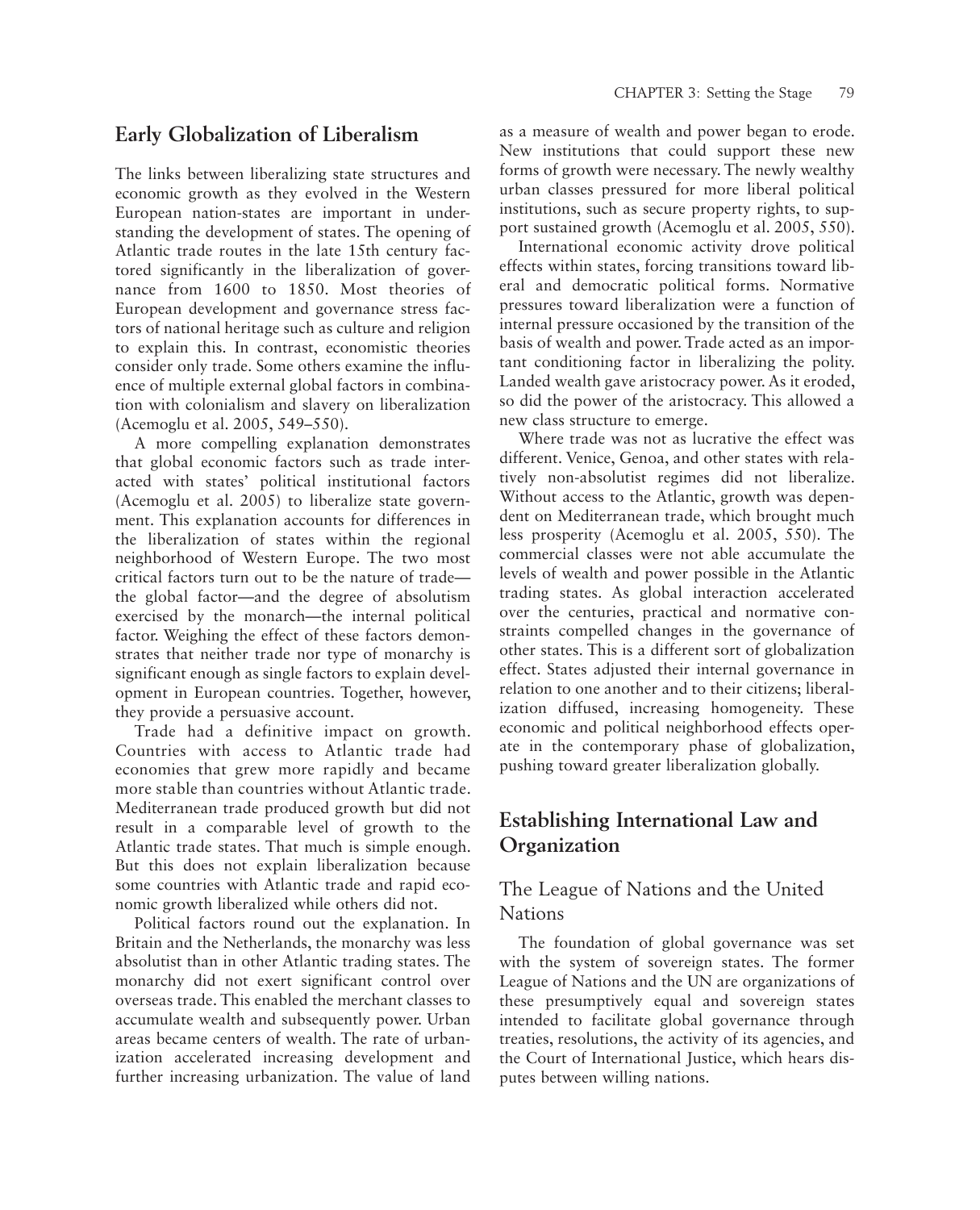#### 80 Globalization

The victorious allies of WWI formed the League of Nations to settle conflicts, maintain peace, and promote their collective security. The League failed to capture the imagination or enlist the enthusiasm of the global community. Despite the League being an invention of Woodrow Wilson, the United States refused to join. Germany was not eligible for admission because it started WWI, and Russia was not eligible for membership because of its communist government. With Europe weakened by the war and three powerful nations on the sidelines, the League was generally ineffective, but its few successes laid the groundwork for cooperative global governance.

The League of Nations advanced international law through a series of multilateral treaties and conflict resolutions.4 It established sanctions as a mechanism to enforce compliance, although sanctions were not wielded effectively at the time. The League inaugurated the use of sanctions to preserve the sovereignty (territorial integrity and independence) of countries when they failed to live up to their international obligations. Article 16 of the League Covenant required that when a treaty violation occurred, member countries immediately sever all trade, financial, and personal relations with the offending country. The flurry of treaties facilitated by the League and backed by the force of sanctions of Article 16 established a global, self-monitoring system of nation-states (Giddens 1987, 256).

#### BOX 3.8 Check It Out: International Law

There are international treaties and agencies governing nearly every aspect of international life. In addition to treaties, there are conventions, declarations, resolutions, and other instruments that have moral, if not legal, force.

International agreements are so extensive that they influence nearly every occupation. What is your area of career interest? Are you considering international business or medicine? Trade? The ocean? Human rights? Environmental and human rights treaties alone influence business, medicine, agriculture, and manufacturing. It is hard to imagine any area of human activity that will not eventually come under some form of global regulation, if it does not already.

The UN keeps a database of treaties where you can research laws that may govern your activities someday. See what you can discover about your anticipated career.

http://treaties.un.org/pages/UNTSOnline.aspx?id=2

You'll see that you can search by the title of a treaty as well as by country.

The World Treaty Index is another good resource. It is a project of Center for the Study of Complex Systems and Political Science Department at the University of Michigan.

http://worldtreatyindex.com/help.html

Following WWII, the UN became successor to the League. They share some similarities. The UN is more limited in authority than might be imagined. It is not a world power, a super-state, or a world government. It does not act independently on the global scene as do states. Everything that the UN accomplishes is through the actions of states. It deliberately stipulates "collective measures" and the "principle of the sovereign equality of all its Members" (UN 2010, Charter Articles 1 and 2). The UN is very different from the League in having more expansive functions. The League limited its role to that of an international security organization. It avoided any action that would be construed as interference in the affairs of a sovereign nation (Meyer et al. 1997, 631). The UN

was designed with a broad mandate, which gives it flexibility to evolve and respond to changing global conditions. Its objectives include promoting national and international development, human rights, and the global environment (631–632). This agenda invites the UN to develop global norms and work with and within nations to achieve them.

The UN structure contains a General Assembly, Security Council, Economic and Social Council, a Trusteeship Council, the International Court of Justice, and a Secretariat—a rather standard governmental structure (UN Charter Article 7). The General Assembly is limited to making recommendations (Chapter IV). The Security Council decides on actions taken for the resolution of conflict,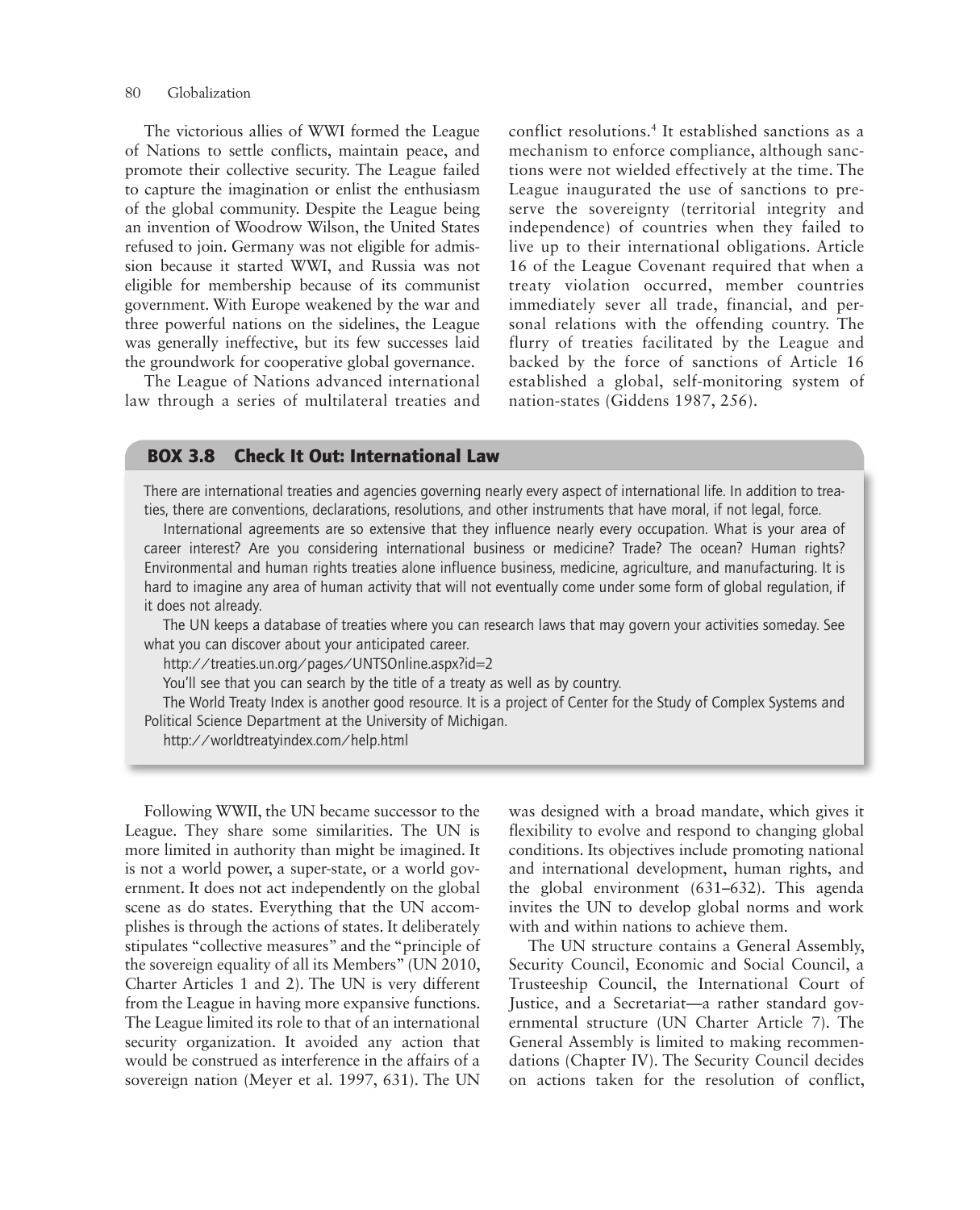including the decision to use force (Chapters V– VII). The Economic and Social Council operates the variety of programs and agencies of the UN that promote economic development, education, health care, and the other requisites of human development (Chapter IX). The International Court of Justice hears cases of disputes among states but only if they agree to be bound by the decisions of the court.

Another tool of global governance is the UN resolution. UN resolutions articulate a set of norms that the membership body has approved by a majority vote. A resolution sets a standard of legitimacy. Countries may be motivated to seek greater legitimacy in the eyes of the international community or its domestic audience. A resolution may also lay the groundwork for bilateral or multilateral treaties. One example is a UN resolution calling for a global regime on aquifers. Many parts of the world are

water poor or threatened by water shortages. Aquifers, a source of groundwater, may cross the boundaries of several countries. If one country draws too heavily from the aquifer, it deprives the other countries. Many aquifers are running low on water. When the UN called for a global regime, it prompted countries to try to develop their own agreements concerning their specific cases. This has given rise to a series of treaties among countries that draw from common aquifers ("Deep Waters" 2010, 87).

UN resolutions do not have the binding force of international law, but they have power in their capacity to suggest normative guidelines that influence a state's legitimacy in the eyes of the international community and its domestic audience. For violations of its principles and aims, the UN may suspend or expel members or take away voting privileges. The UN, as of this writing, has not expelled a member nation.

#### Case Study: The Law of the Seas

The earliest international laws were laws of the seas. These developed as customary law and for hundreds of years were not codified. In the 17th century, a country's jurisdiction into the ocean extended only as far as a "narrow belt of sea surrounding a nation's coastline" (UNDOA 2007). This distance was roughly equivalent to what a country could defend—the approximate reach of a cannon shot. The rest of the ocean was free. Countries' main concerns were for international shipping and fishing. Customary law served these well. Most conflicts were limited to disputes between two countries over incidents or circumstances specific to them. The freedom of the seas doctrine persisted into the 20th century.

By mid-20th century, vastly expanded use of the sea beds and oceans for natural resources, laying cables and pipelines, long-distance fishing vessels, and pollution accompanying all of this activity on the seas exacerbated potential conflicts of interest among nations. In 1945, President Truman, conceding to pressure from the oil industry, claimed jurisdiction over all of the resources along the continental shelf along the U.S. coasts.

Other nations followed suit, racing to exploit the ocean's resources from oil to valuable minerals, precious gemstones, fish, and whales. Every nation declared its own standard, from 12 to 200 miles, depending on what they wanted from the ocean and where it was found. Disputes over depletion of fishing stocks, pollution, oil spills, nuclear submarines, and conflicting claims were perilous. There was need for agreement and order among nations. The newly formed UN International Law Commission decided in 1949 to take on the Laws of the Sea as one of its first priorities. UN conferences in the late 1950s and early '60s managed to adopt resolutions but did not gain substantive ground in regulating states. Abuse of the oceans, exploitative fishing to the point of endangering species, and boundary disputes, such as the "cod wars" between England and Iceland, continued.

In 1967, the ambassador to the UN from Malta, Arvid Pardo, declared that international law was "the only alternative by which we can hope to avoid the escalating tension that will be inevitable if the present situation is allowed to continue" (quoted in UNDOA 2007; Nandan, Lodge, and Rosenne 2002). He was right. In his address to the UN, Pardo brilliantly articulated several important principles that would guide future deliberations about the seas. He argued that the oceans and sea beds were the "common heritage of mankind." He advocated for a special body to

*(Continued)*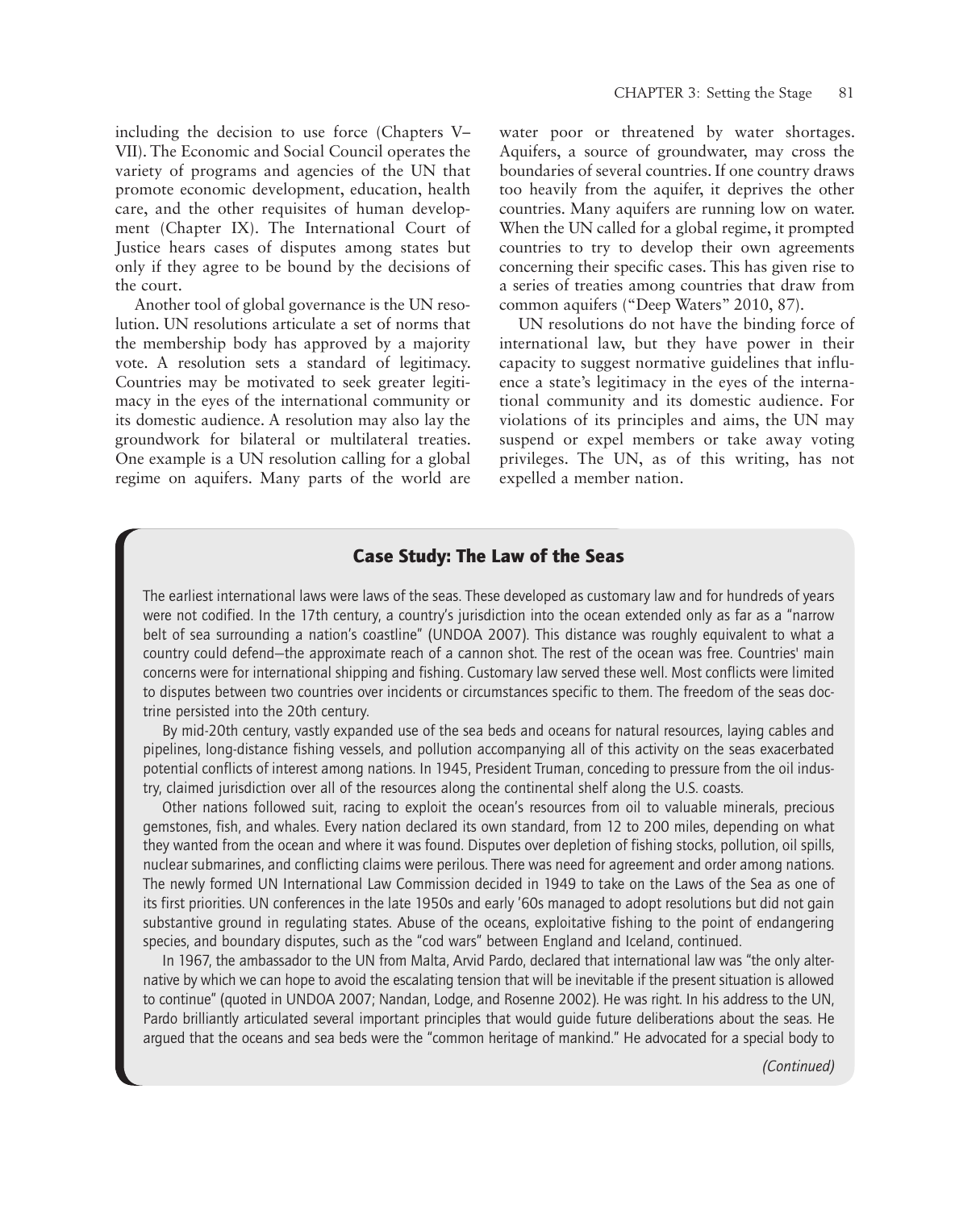#### (Continued)

oversee the oceans and sea beds as a trustee for all nations. He also maintained that the composition of this trustee body represent all nations equally and not be balanced in favor of more powerful nations (UNDOA 2007; Nandan et al. 2002). Over the next 15 years, an elaborate international regime establishing laws of the sea over myriad issues was negotiated and renegotiated. Although conflicts still arise over a country's claims—China's claims over most of the resource-rich South China Sea put it in direct conflict with Vietnam, Philippines, Brunei, Malaysia, and Taiwan, and threaten to make it the "Palestine" of Asia according to the former secretary general of ASEAN (Bland 2012)—the Laws of the Seas have brought a semblance of order and a court to hear disputes.

The history of the laws of the seas highlights the subjective consciousness of "mankind" as a whole and the earth as commons, for practical purposes and political decision making that crystallized following WWII. It also illustrates the need for global law that eclipses bilateral or multilateral agreements between and among nations. When many nations, or nearly all the nations of the world, are affected by an issue, agreements among only some nations are not sufficient to relieve global tensions and potentially avoid violent conflict.

Despite Pardo's plea for recognition of common interests, countries tend to act based on how they perceive their national interests, as opposed to the interests of the greater community of nations. The United States, for example, has failed to ratify the Convention on the Rights of the Child and the Convention on Landmines (as of June 2010), and has also withdrawn from compulsory participation in the International Court of Justice and reserves the right to participate case by case. It has also refused to be bound by the International Criminal Court. Other countries behave similarly by refusing to sign treaties or going on record as objecting to particular elements of a treaty.

UN treaties now extend into virtually every realm of societal function and international relations. There are two main problems with relying on a UN Treaty as the base of global governance. As discussed, not every nation or every person is bound by any one UN Treaty. Compliance is voluntary. A treaty must be signed by representatives of countries, usually the president or prime minister, and ratified by the country's congress or parliament. In addition, the capacity of the UN to enforce treaties is weak. Only those countries that have ratified a treaty are bound by it. Even when ratified, the power of the UN to discipline countries that violate treaties, particularly powerful countries, is limited. Economic and other sanctions remain the primary mechanism to force compliance.

There is one exception to the lack of teeth in the UN enforcement capacity. In the case of "any threat to the peace, breach of the peace, or act of aggression" where sanctions are not effective, the Security Council may authorize the use of force (Joyner 1991, 6). This responsibility lies with the Security Council, because since the Treaty of Westphalia, nation-states are the only legitimate site for decisions on the use of force and the Security Council represents states. However, the legitimacy of the Security Council is questioned by many states because it is not representative of the entire UN membership. Reformed, it may perform this function with more accountability. Managing the use of force—signaling to states where the "red lines" (designating off limits) are drawn, who is drawing them, and who will enforce them—are related and crucial tasks. Warfare today seems unrestrained by any idea of "red lines" (Picco 1994, 17–18). This same conclusion can be drawn in many areas related to global governance from the global flows of people to the flows of money and finance.

Because the Westphalia principle of equality of states has never been fully respected, the interests of powerful states often dictate the nature of treaties and regulations. The Netherlands in the 17th century, Britain in the 19th and 20th, and the United States following WWII have benefited from periods of hegemony during which their national interest dominated the character and content of international relations. Periods of hegemony tend to be associated with increases in treaties. Hegemony can provide a measure of predictability. A government is more likely to enter into agreements if the effects of the agreements are somewhat predictable. When one country is dominant, it can help create stability that benefits trade, conflict resolution, and international relations generally. Hegemony may also create an environment that is more coercive and thus inductive to treaty making at the behest of the dominant country. But when states enter into treaties with more powerful states or are governed by regulations on which they had little influence, they sacrifice some measure of sovereignty and may be forced into arrangements that are not in their best interest.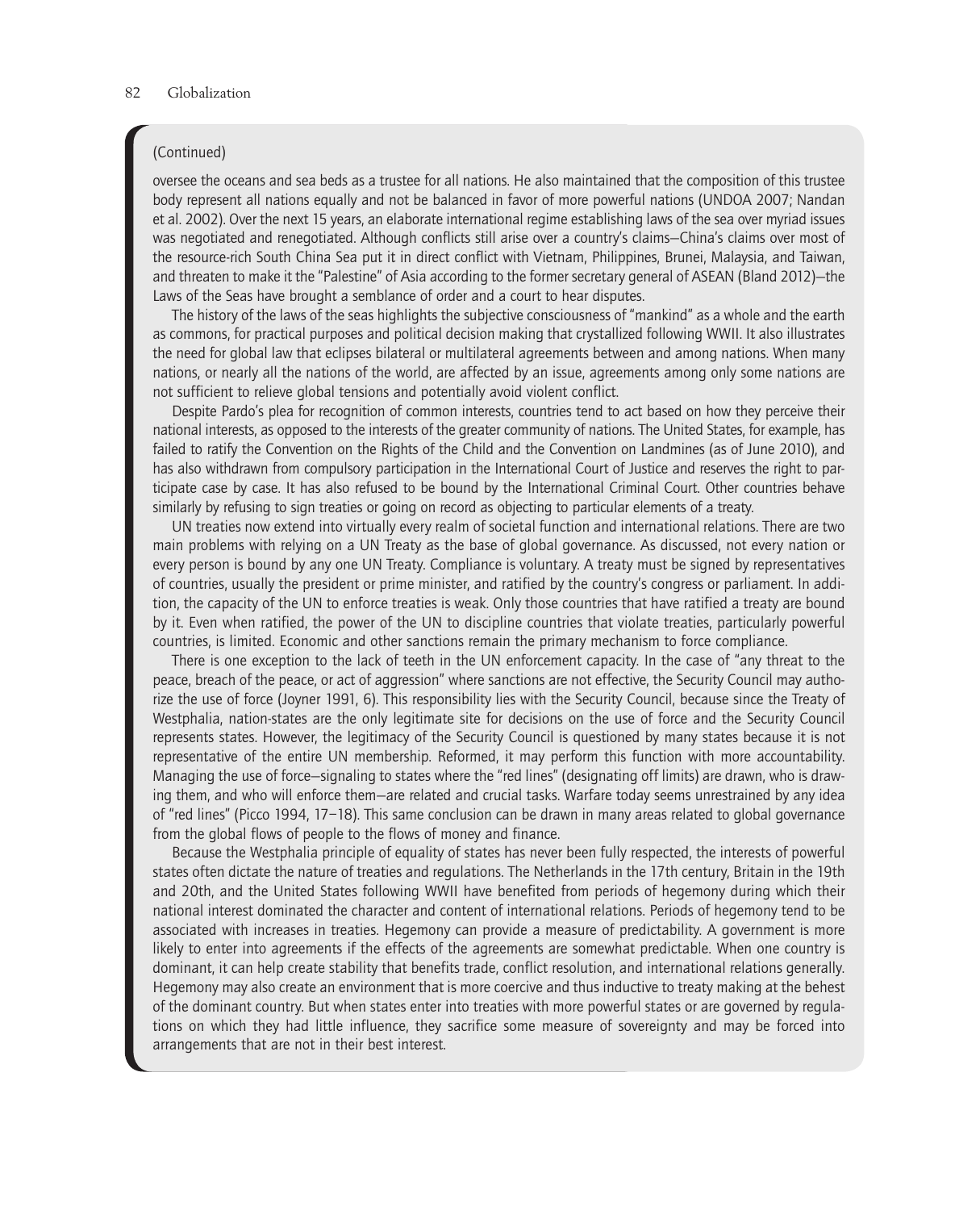## BOX 3.9 A Closer Look: International Criminal Court (ICC)

The inability of the UN to enforce international law demonstrates its inadequacy in global governance. The International Criminal Court, established independently of the UN in 2003, may be a step in this direction. It reflects more recent global norms concerning the obligation of the global community to protect human rights. It departs from limits of UN agencies by not requiring voluntary participation. It can order extradition and imprisonment of those charged, regardless of their position in state governments, including heads of state. This gives it more potential for enforcement, but only in a narrow range of cases. As of August 2012, ICC had 121 state parties (ICC 2012).

The ICC is a court of last resort. It hears cases where states refuse to act, cannot act, or do not engage in genuine investigation and prosecution. In 2010, the court held investigations and issued arrest warrants against members of the Lords Resistance Army in Uganda, against individuals in the Democratic Republic of the Congo, Sudan, Kenya, and the Central African Republic.

Although states rise and fall from positions of hegemony, the UN has not been able to facilitate political parity in global governance. Former colonies have not attained political parity with the wealthier nations. International law "bestows rights, obligations, and commitments upon the governments in the international system of sovereign states" (Joyner 1991, 1–2). But the international system of societies can hardly said to be governed through the exercise of legitimate authority. Dominant nations finessed international law to serve their interests with only modest benefit accruing to weaker states. Rather than protecting the sovereignty and equality of nations, international law in practice buttressed the inequalities and indignities suffered by the Third World. International law was shaped by the "priorities of a Eurocentric world, including the legalization of diplomatic and economic relationships, and based on a statist logic that accepted force, war and hierarchy as rational instruments of statecraft" (Falk 2006, 735). As a result, sovereignty for many states remains a fiction and they do not exercise control over their own fates (Mann 2003, 137). Power politics shaped international politics from the drawing of colonial boundaries to determining countries' economic and political fates.

## **Summary**

This chapter discusses the foundations of cultural, economic, and political globalization. The ideals of Westphalia spread globally, but as colonialism and the Cold War ensured, they never attained normative status or were practiced globally. The international system of societies shaped by colonial domination and attenuated by the Cold War continues to cripple states that have not yet recovered from the ravages of environmental destruction and the alienation of indigenous people from their land (Murphy 2009, 8). Inequality and racism, which still associates lighter skin with prestige, is evident in the coloring at the "bottom of the pyramid" both within and among societies. Weak political institutions facilitate authoritarian governments that concentrate power in the military and executive.

To date, states have not exerted equal power on the international stage. The actions of powerful states constrain economic and political development of some states and provide opportunity for others. Despite prohibitions, states frequently intervene in one another's internal affairs, although more or less covertly. Nor have states always represented nations, as testified to by the frequency of autonomy and independence movements within states and the breakup of states such as Yugoslavia and the Soviet Union.

The increasing likelihood that countries' interests will collide is also a challenge to the existing system of governance. As more cross-border interactions occur, whose laws should apply? This was the dilemma faced in deciding on the laws of the seas. Now with intense warfare within nations, global poverty, more cross-country corporate mergers, the